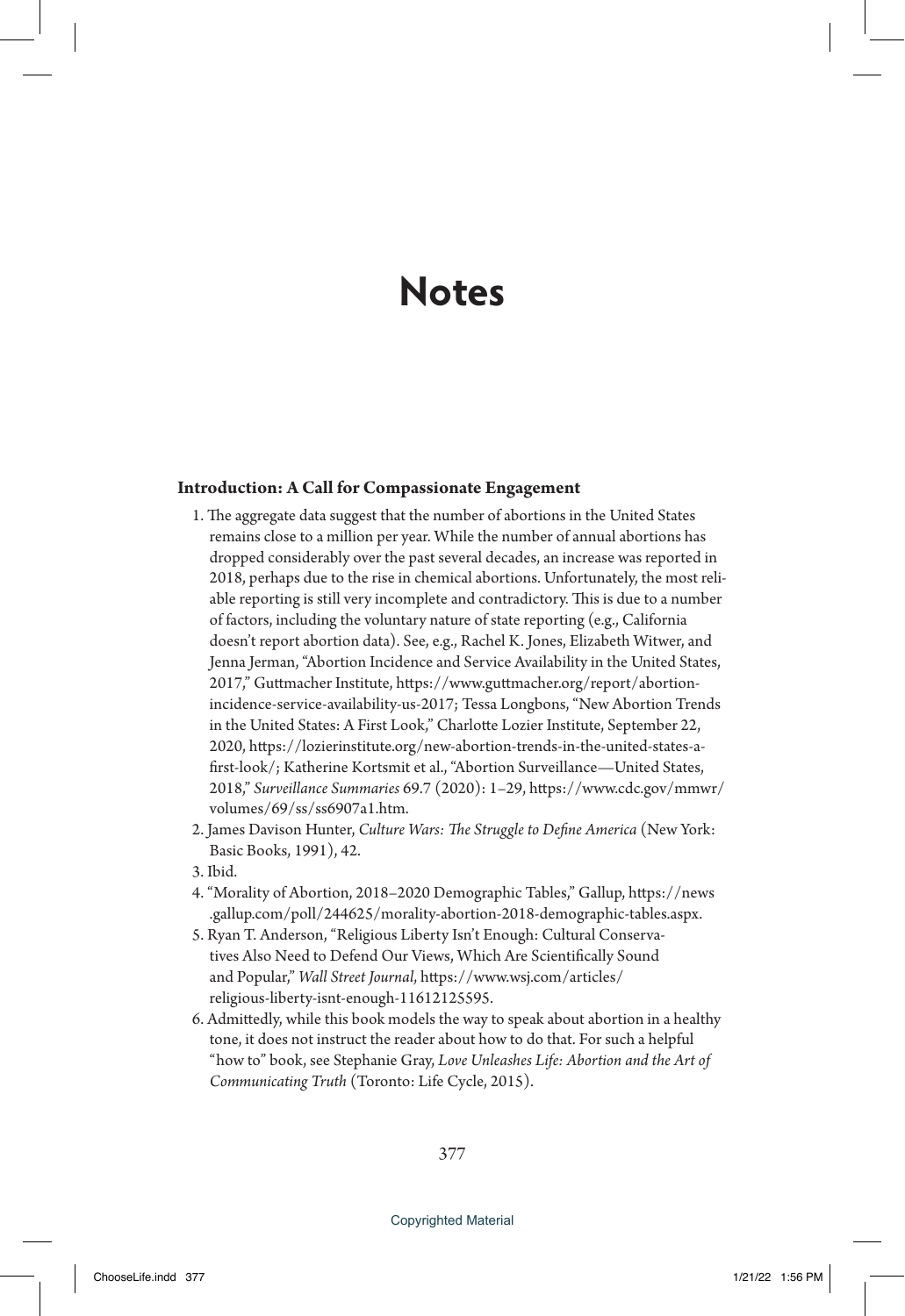# **Chapter 1: A More Excellent Way: Moral Decision-Making beyond Government Law**

- 1. Rob Reiner et al., *A Few Good Men* (motion picture), United States: Columbia Pictures, 1992.
- 2. Rebecca Todd Peters, *Trust Women: A Progressive Christian Argument for Reproductive Justice* (Boston: Beacon, 2018), 138 (some emphasis added).
- 3. Tom D. Campbell, *The Legal Theory of Ethical Positivism*, Applied Legal Philosophy (New York: Routledge, 2016), 1: "In legal theory, Legal Positivism is generally taken to be the view that the concept of law can be elucidated without reference to morality, and that it is the duty of judges to determine the content of and apply the law without recourse to moral judgments."
- 4. Scott B. Rae, *Moral Choices: An Introduction to Ethics*, 4th ed. (Grand Rapids: Zondervan Academic, 2018), 23 (emphasis in original).
- 5. Deni Elliott, "'Can' Does Not Equal 'Should': Distinguishing Ethics from Law," *Student Press Law Center Report* 6.2 (Spring 1985): 3–5.
- 6. Rae, *Moral Choices*, 24.
- 7. Alan J. Hawkins and Heather Smith, "National Survey Reveals Generation Differences in Consensual Nonmonogamy," Institute for Family Studies, September 11, 2019, https://ifstudies.org/blog/national-survey-revealsgenerational-differences-in-consensual-nonmonogamy-.
- 8. Rae, *Moral Choices*, 53.
- 9. Ibid., 54.
- 10. Michael Gorman surveys evidence from antiquity and concludes that while Greek and Roman society showed little concern for the unborn, early Judaism and Christianity agreed about the immorality of abortion (*Abortion and the Early Church: Christian, Jewish and Pagan Attitudes in the Greco-Roman World* [Downers Grove, IL: InterVarsity Press, 1982]).
- 11. "Morality of Abortion, 2018–2020 Demographic Tables," Gallup, https://news .gallup.com/poll/244625/morality-abortion-2018-demographic-tables.aspx.
- 12. This syllogism is adapted from Francis J. Beckwith, *Defending Life: A Moral and Legal Case against Abortion Choice* (Cambridge: Cambridge University Press, 2007), xii.
- 13. Robert Young, "What Is So Wrong with Killing People?," *Philosophy* 54 (1979): 515–28, at 519: "What makes killing another human being wrong on occasions is its character as an irrevocable, maximally unjust prevention of the realization either of the victim's life-purposes or of such life-purposes as the victim may reasonably have been expected to resume or to come to have."
- 14. Robert J. Spitzer, *Healing the Culture: A Commonsense Philosophy of Happiness, Freedom and the Life Issues* (San Francisco: Ignatius, 2000), 241.
- 15. Carol Sanger, *About Abortion: Terminating Pregnancy in Twenty-First Century America* (Cambridge: The Belknap Press of Harvard University Press, 2017), 23.
- 16. Brian Dale, *Fertilization: The Beginning of Life* (Cambridge: Cambridge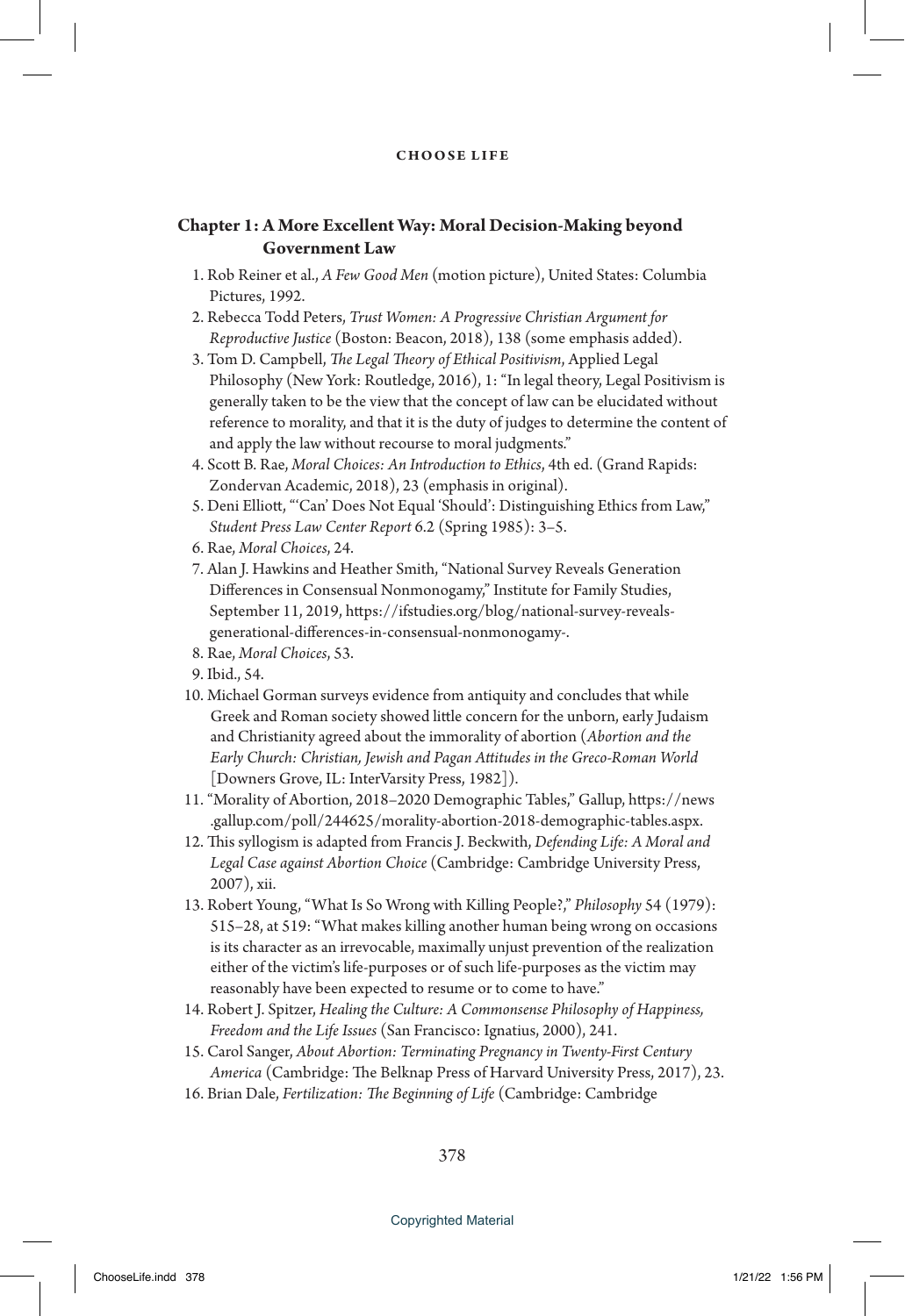University Press, 2018), ix (emphasis added).

- 17. Samuel Webster and Rhiannon de Wreede, *Embryology at a Glance*, 2nd ed. (Oxford: Wiley Blackwell, 2016), 2.
- 18. Ronan O'Rahilly and Fabiola Müller, *Human Embryology and Teratology*, 3rd ed. (New York: Wiley-Liss, 2001), 8 (emphasis in original).
- 19. For additional sources linking fertilization to the beginning of life, see the 44 quotations from medical textbooks and peer-reviewed scientific literature (published 2001–2016) compiled by Maureen Condic at https://bdfund.org/ wp-content/uploads/2016/05/Condic-Sources-Embryology.pdf-old.
- 20. Steven Andrew Jacobs, "Balancing Abortion Right and Fetal Rights: A Mixed Methods Mediation of the U.S. Abortion Debate" (PhD diss., University of Chicago, 2019), 250.
- 21. Ibid.
- 22. John Janez Miklavcic and Paul Flaman, "Personhood Status of the Human Zygote, Embryo, Fetus," *Linacre Quarterly* 84 (2017): 130–44, https://doi.org/ 10.1080/00243639.2017.1299896; Christopher Kaczor, *The Ethics of Abortion: Women's Rights, Human Life, and the Question of Justice* (New York: Routledge, 2011).
- 23. Thomas R. Schreiner, *Galatians*, Zondervan Exegetical Commentary on the New Testament (Grand Rapids: Zondervan, 2010), 360. David deSilva says similarly: "As Christ takes shape in one by means of the working of the Spirit (2:20; 4:19), one becomes a person who similarly loves and serves as Christ did" (*The Letter to the Galatians*, New International Commentary on the New Testament [Grand Rapids: Eerdmans, 2018], 485).
- 24. Peters, *Trust Women*, 138 (emphasis added).

#### **Chapter 2:** *Roe v. Wade***: Destined for the Dustbin**

- 1. Ruth Bader Ginsburg, "Some Thoughts on Autonomy and Equality in Relation to *Roe v. Wade*," *North Carolina Law Review* 63.2 (1985): 375–86, at 385–86, https://scholarship.law.unc.edu/cgi/viewcontent.cgi?article=2961&context= nclr.
- 2. John Hart Ely, "The Wages of Crying Wolf: A Comment on *Roe v. Wade*," *Yale Law Journal* 82 (1973): 920–49, at 935–37, 947, https://digitalcommons.law. yale.edu/cgi/viewcontent.cgi?article=6179&context=ylj.
- 3. Laurence H. Tribe, "The Supreme Court, 1972 Term—Foreword: Toward a Model of Roles in the Due Process of Life and Law," *Harvard Law Review* 87.1 (1973): 1–53, at 7, https://www.jstor.org/stable/1339866?origin=crossref.
- 4. Mark V. Tushnet, "Following the Rules Law Down: A Critique of Interpretivism and Neutral Principles," *Harvard Law Review* 96.4 (1983): 781–827, at 820, https://doi.org/10.2307/1340904.
- 5. Kermit Roosevelt, "Shaky Basis for a Constitutional 'Right'," *Washington Post* ( January 22, 2003), https://www.washingtonpost.com/archive/opinions/ 2003/01/22/shaky-basis-for-a-constitutional-right/dd30d42e-188d-42f6-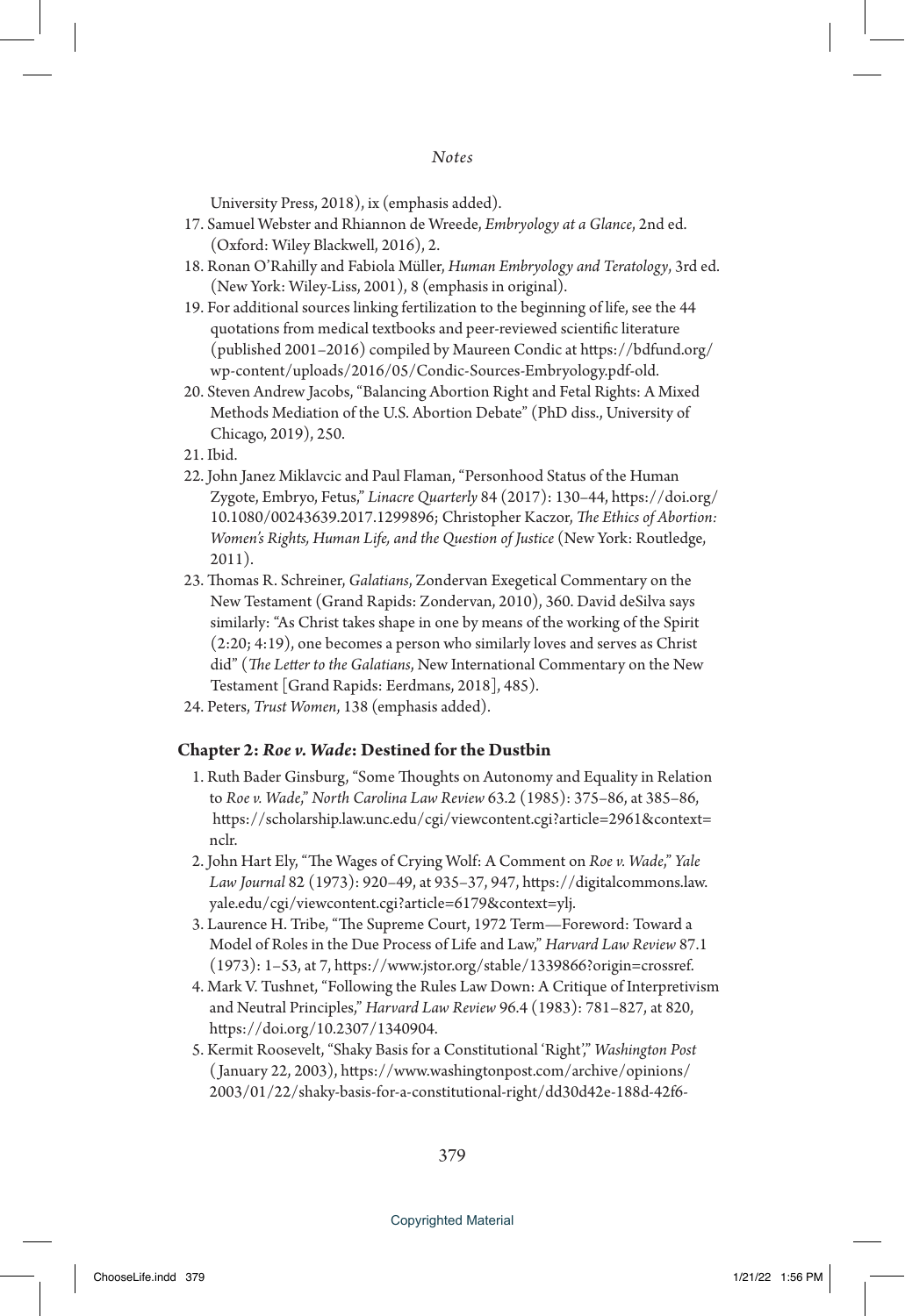8fb2-b935394e63aa/.

- 6. Jeffrey Rosen, "Why We'd Be Better off Without *Roe*: Worst Choice," *The New Republic* (February 19, 2003), https://web.archive.org/web/20030309173117/ http://www.tnr.com/doc.mhtml?i=20030224&s=rosen022403.
- 7. John Keown, "Back to the Future of Abortion Law: *Roe*'s Rejection of America's History and Traditions," *Issues in Law and Medicine* 22.1 (2006): 3–37, at 5, https://static1.squarespace.com/static/55d78cd0e4b00365e96a9dcc/t/59e11 0cfcd39c37ad08b742f/1507922128972/Back+to+the+Future+of+Abortion+L aw.pdf.
- 8. William Blackstone, *Commentaries on the Laws of England* (Oxford: Clarendon, 1768), 1:129.
- 9. See, e.g., *Planned Parenthood of Central Missouri v. Danforth*, 428 U.S. 52, 99 (1976) ( J. White).
- 10. Available at https://aul.org/publications/unsafe/.
- 11. Helen M. Alvaré, "Abortion, Sexual Markets and the Law," in *Persons, Moral Worth, and Embryos: A Critical Analysis of Pro-Choice Arguments*, ed. Stephen Napier (New York: Springer, 2011), 255–79, at 256.
- 12. Ibid.
- 13. Mara Hvistendahl, *Unnatural Selection: Choosing Boys Over Girls, and the Consequences of a World Full of Men* (New York: Public Affairs, 2011).
- 14. Honorable Vince Chhabria, United States District Judge, *Roundup Products Liability Litigation* (2019).
- 15. Jose Russo and Irma H. Russo, "Susceptibility of the Mammary Gland to Carcinogenesis—II. Pregnancy Interruption as a Risk Factor in Tumor Incidence," *American Journal of Pathology* 100.2 (August 1980): 497–512, https://www. ncbi.nlm.nih.gov/pmc/articles/PMC1903536/pdf/amjpathol00228-0184.pdf.
- 16. Pierre Band et al., "Carcinogenic and Endocrine Disrupting Effects of Cigarette Smoke and Risk of Breast Cancer," *The Lancet* 360,9339 (Oct. 5, 2002): 1044–49, https://doi.org/10.1016/S0140-6736(02)11140-8.
- 17. J. R. Daling et al., "Risk of Breast Cancer Among Young Women: Relationship to Induced Abortion," *Journal of the National Cancer Institute* 21.2 (1994): 1584–92, https://doi.org/10.1093/jnci/86.21.1584.
- 18. Joel Brind et al., "Induced Abortion as an Independent Risk Factor for Breast Cancer: A Comprehensive Review and Meta-Analysis," *Journal of Epidemiology and Community Health* 50 (1996): 481–96, https://jech.bmj.com/content/ jech/50/5/481.full.pdf.
- 19. See https://www.reelhouse.org/mightymotionpictures/hushfilm.
- 20. See the NIH video archives, https://videocast.nih.gov/watch=2258 (minute 29:25), or *Hush* at 39:50.
- 21. *Hush* at 48:48.
- 22. Dr. Freda Bush, in *Hush* at 1:05:01.
- 23. P. S. Shah and J. Zao, "Induced Termination of Pregnancy and Low Birthweight and Preterm Birth: A Systematic Review and Meta-Analyses," *British Journal of Obstetrics and Gynaecology* 116.11 (September 16, 2009): 1425–42, https://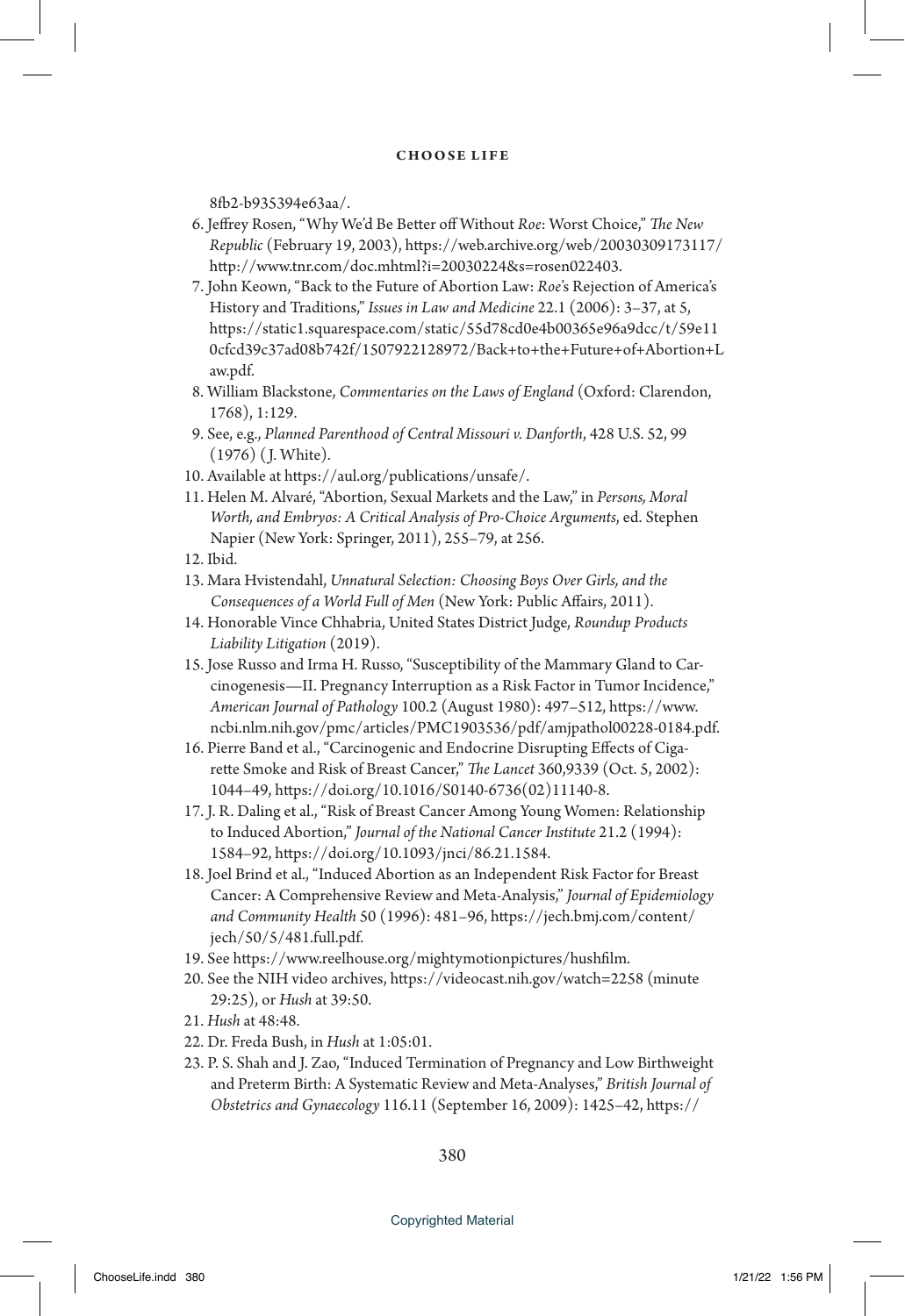obgyn.onlinelibrary.wiley.com/doi/pdf/10.1111/j.1471-0528.2009.02278.x.

- 24. Catherine Glenn Foster, "What a Flawed Study Ignores about Abortion Regrets," *Washington Examiner* ( January 17, 2020), https://www.washingtonexaminer .com/opinion/op-eds/what-a-flawed-study-ignores-about-abortion-regrets.
- 25. Priscilla K. Coleman, "Abortion and Mental Health: Quantitative Synthesis and Analysis of Research Published 1995–2009," *British Journal of Psychiatry* 199.3 (2011): 180–86, https://www.cambridge.org/core/journals/thebritish-journal-of-psychiatry/article/abortion-and-mental-health-quantitativesynthesis-and-analysis-of-research-published-19952009/E8D556AAE1C1D2 F0F8B060B28BEE6C3D.
- 26. Brenda Major et al., "Mental Health and Abortion," 2008, https://www.apa.org/ pi/women/programs/abortion/mental-health.pdf.
- 27. Aimee Murphy and Catherine Glenn Foster, "Restore the Heart," Rehumanize International and Americans United for Life, January 2020, https://aul.org/ wp-content/uploads/2020/07/restore-the-heart-white-paper-web.pdf, 20.
- 28. For a lengthier summary, see the AUL legal memorandum: https://aul.org/ wp-content/uploads/2020/08/2020-07-31-AUL-on-JMS-Disapointment-and-Opportunity.pdf.

## **Chapter 3: Made in God's Image: Personhood according to Scripture**

- 1. Calum MacKellar, *The Image of God, Personhood and the Embryo* (London: SCM, 2017), 51.
- 2. E.g., René Descartes, John Locke, Immanuel Kant, and more recently Peter Singer and John Harris.
- 3. MacKellar, *The Image of God*, 59.
- 4. John D. Zizioulas, *Being as Communion: Studies in Personhood and the Church*  (Crestwood, NY: St. Vladimir's Seminary Press, 1985), 27.
- 5. MacKellar, *The Image of God*, 63.
- 6. According to Gerhard von Rad: "It is correct to say that the verb *bara*, 'create,' contains the idea both of complete effortlessness and *creatio ex nihilo*, since it is never connected with any statement of the material. The hidden grandeur of this statement is that God is the Lord of the world" (*Genesis: A Commentary*, Old Testament Library [Philadelphia: Westminster, 1972], 49).
- 7. von Rad, *Genesis*, 57.
- 8. Maass, *ādhām, Theological Dictionary of the Old Testament*, ed. G. J. Botterweck et al. (Grand Rapids: Eerdmans, 1974), 1:75–87.
- 9. John Goldingay, *Biblical Theology: The God of the Christian Scriptures* (Downers Grove: IVP Academic, 2016), 173. This idea of being made in God's image occurs seven times in Scripture ("in his image," occurs in Gen. 1:26, 27; 9:6; 1 Cor. 11:7; "in his likeness" occurs in Gen. 1:26; 5:1; James 3:9). In other instances, Paul refers to humans being restored to the image of God through redemption in Christ Jesus (Col. 3:10; Eph. 4:24 and Acts 17:28–29—in Acts 17 the idea is present but the term is not).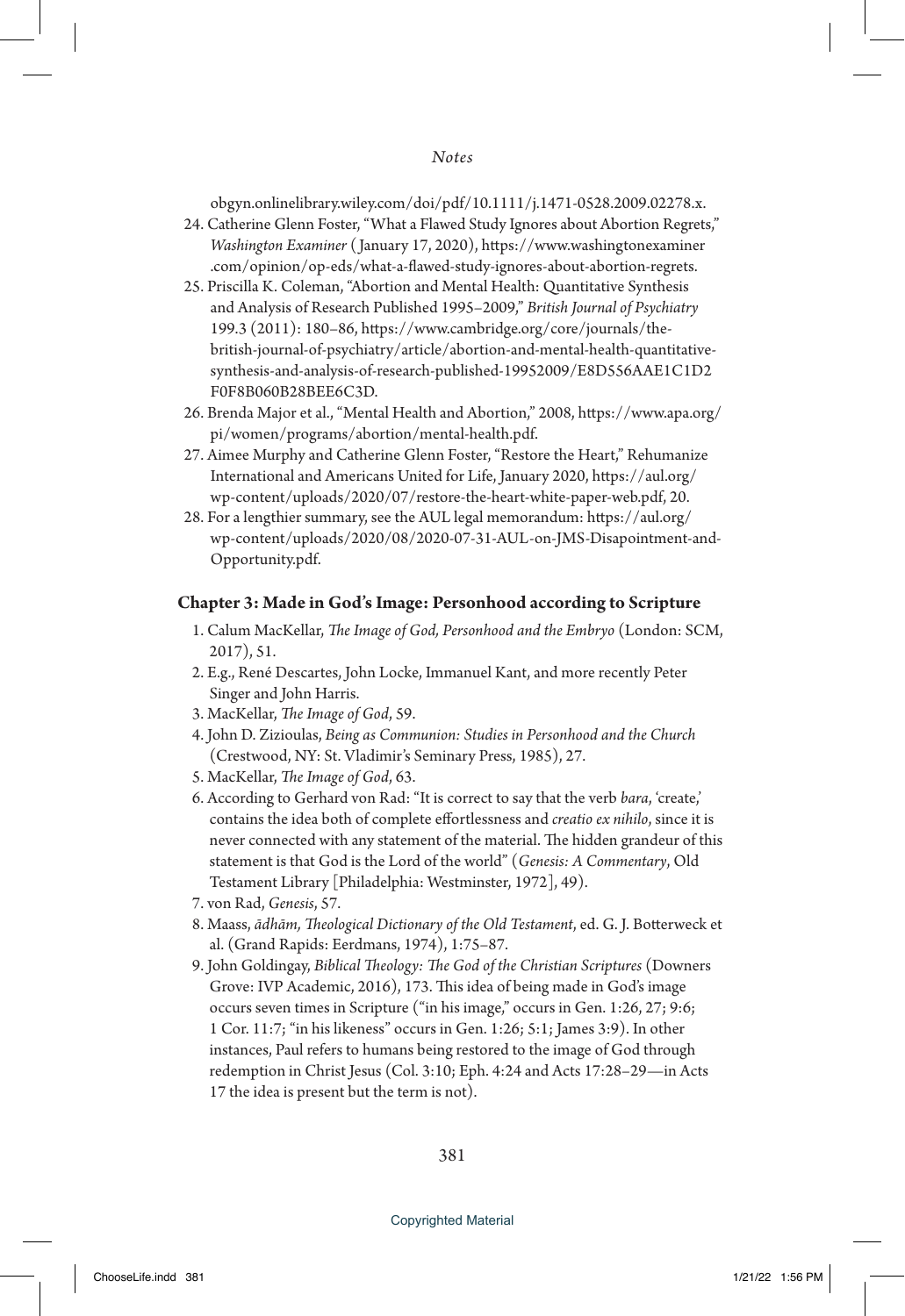- 10. von Rad, *Genesis*, 60.
- 11. H. Wildberger, "*s.elem* image," in *Theological Lexicon of the Old Testament*, ed. Ernst Jenni and Claus Westermann, trans. Mark E. Biddle (Peabody, MA: Hendrickson, 1997), 1080–85.
- 12. Robert L. Saucy, "Theology of Human Nature," in *Christian Perspectives on Being Human: A Multidisciplinary Approach to Integration*, ed. J. P. Moreland and David M. Ciocchi (Grand Rapids: Baker, 1993), 20.
- 13. Saucy, "Theology of Human Nature," 20.
- 14. Ryan S. Peterson, *The Imago Dei as Human Identity: A Theological Interpretation*, JTISup 14 (Winona Lake, IN: Eisenbrauns, 2016).
- 15. Some pro-choice proponents criticize these kinds of appeals to poetic verses about life in the womb by those like me seeking to establish prenatal personhood. Margaret D. Kamitsuka, for example, asserts: "This attempt to prove biblically that an embryo is a predestined person is based on a dubious exegetical approach that extrapolates a universal theological claim from a handful of mostly poetic verses in the Hebrew Bible" (*Abortion and the Christian Tradition: A Pro-Choice Theological Ethic* [Louisville: Westminster John Knox, 2019], 50). Kamitsuka's general critique is unwarranted, for poetry is often used in the Bible as a worshipful expression of deep theological reflection. Poetry often employs figurative language, but this hardly means that nothing it conveys is literal, or even that figures of speech can't provide a window into the anthropological assumptions of the biblical authors. The use of poetry alone should therefore not constitute a decisive ruling out of the content being eloquently described.

 Nevertheless, for additional support we can look to the New Testament, to the calling and consecration of Paul, who appeals to God who "had set me apart before I was born, and who called me by his grace" (Gal. 1:15). This passage lies outside the genre of poetry and supports the argument that Scripture reveals instances of God's personal calling, care, and sovereign design of life from its earliest stages before birth. Indeed, the prophetic voices of Jeremiah and Isaiah, together with the apostle Paul, propound a theology of divine intention attributed to prenatal life. This divine calling is accompanied by an intimate knowledge of the person developing inside his mother's belly at the earliest stages.

- 16. The phrase "in the depths of the earth" is a metaphor for the deepest concealment, in this case the "hiddenness of the womb" (Derek Kidner, *Psalms 73–150: A Commentary,* TOTC [Downers Grove, IL: InterVarsity Press, 1973], 466; J. Clinton McCann, Jr., *The Book of Psalms: Introduction, Commentary, and Reflections,* NIB IV (Nashville: Abingdon, 1996), 1236.
- 17. F. Brown, S. R. Driver & C. A. Briggs, *Enhanced Brown-Driver-Briggs Hebrew and English Lexicon* (Oxford: Clarendon Press, 1977), 166. Cf. Lexham English Bible.
- 18. John Goldingay, *Psalms 90–150*, Baker Commentary on the Old Testament Wisdom and Psalms (Grand Rapids: Baker, 2008), 634.
- 19. John Jefferson Davis, "The Moral Status of the Embryonic Human: Religious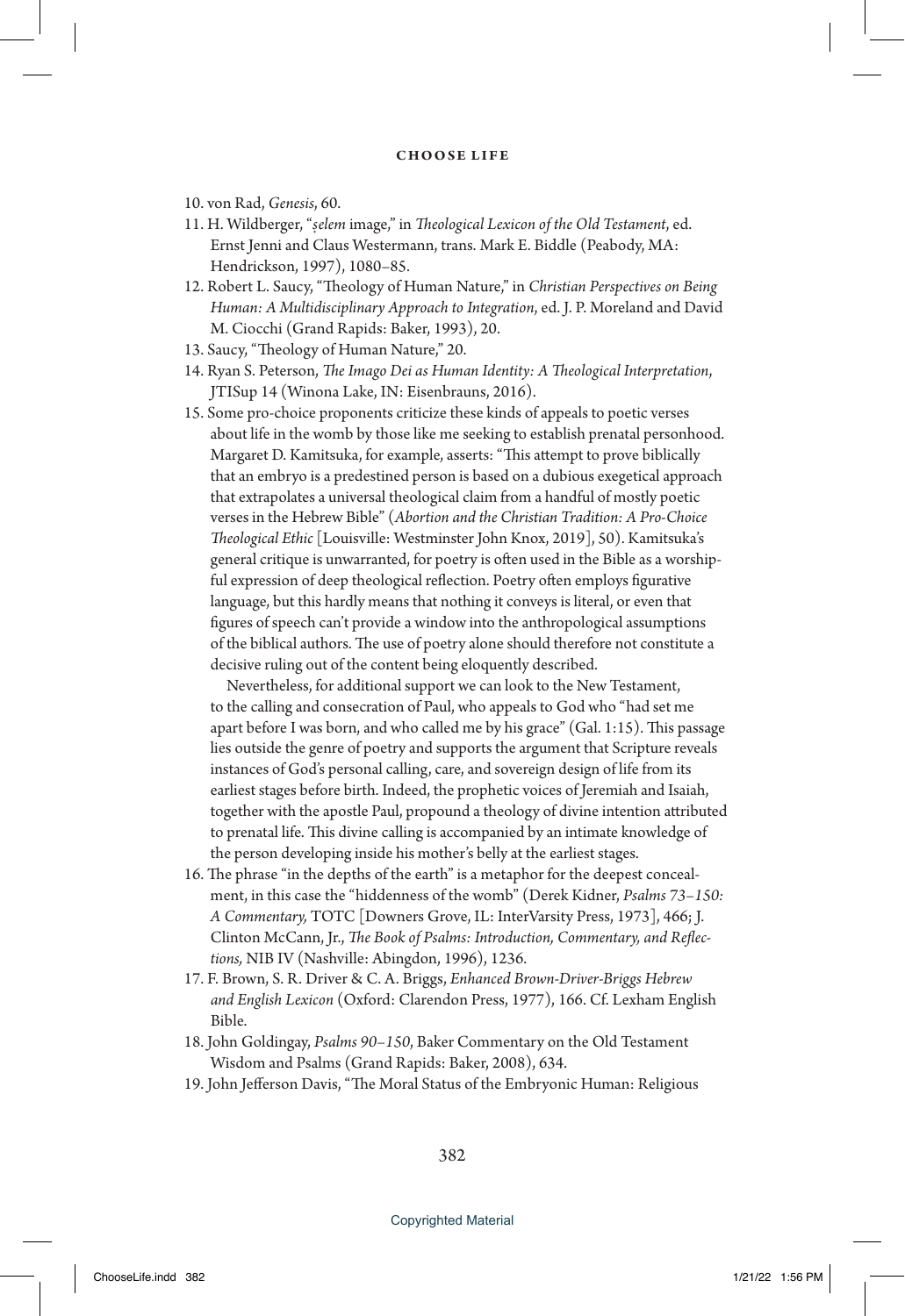## *Notes*

Perspectives," *Ethics & Medicine* 22:1 (2006): 9–21, at 11.

- 20. The early Church Fathers such as Clement, Tertullian, and Chrysostom read this text with the understanding that the embryos in both Elizabeth and in Mary were alive and personal. Clement of Alexandria *Prophetic Eclogues* 41 and 48–49; Tertullian *De anima* 26.4; Chrysostom *Homily 24 on the Epistle to the Romans*.
- 21. Davis, "The Moral Status of the Embryonic Human," 15.
- 22. John Jefferson Davis, *Evangelical Ethics: Issues Facing the Church Today* (Phillipsburg, NJ: P&R Publishing, 1985), 150.
- 23. The Hebrew text uses the plural form for children here. This is probably to indicate the possibility that a mother in such a scenario could be carrying more than one child; however, the text naturally applies to situations in which the mother is carrying only one child. For ease of prose, I will discuss the issue in view of a singular translation.
- 24. Scholars who hold to this translation generally do so on the basis of parallels found in other Ancient Near Eastern literature. For example, one is hard-pressed to find examples of a viable premature birth when a pregnant woman is struck in extrabiblical legal codes ( John Makujina, "The Semantics of *Yatsa* in Exodus 21:22: Reassessing the Variables that Determine Meaning," *BBR* 23:3 [2013]: 305–21, at 306).
- 25. Brown, Driver & Briggs, *Enhanced Brown-Driver-Briggs Hebrew and English Lexicon*.
- 26. The same verb is also used to refer to animals in Genesis 31:38 and Job 21:10, and in 2 Kings 2:19, 21 and Malachi 3:11 it refers to land and plants that do not yield mature fruit.
- 27. Makujina, "Semantics of *Yatsa*," 306.
- 28. Gen. 25:25, 26; 38:28, 29, 30; Ex. 21:22; Num. 12:12; Deut. 28:57; Jer. 1:5; 20:18; Job 1:21; 3:11; 10:18; 38:8, 29; Eccl. 5:14. Outside the Pentateuch, the verb is often used in poetic ways rather than explicit birth narratives. For example, Job 1:21 and Ecclesiastes 5:14 describe the nakedness of a baby when it enters the world and its nakedness when it leaves this world. For more discussion on these texts, see Makujina, "The Semantics of *Yatsa,*" 308–09.
- 29. See, e.g., Gen. 35:16–18 and 1 Sam. 4:19–20 for additional difficult births. Cf. Makujina, "The Semantics of *Yatsa*," 311–12.
- 30. Cf. also Job 3:11 where Job speaks hypothetically of dying at birth. Here also the verb is modified with some form of the verb *muth* meaning "to die."
- 31. Richard M. Davidson, *Flame of Yahweh: Sexuality in the Old Testament* (Peabody, MA: Hendrickson, 2007), 496; Makujina, "The Semantics of *Yatsa*," 313.
- 32. Davidson, *Flame of Yahweh*, 496.
- 33. Cf. the election of Jacob in the womb of Rebekah (Gen. 25:23); David confesses he was a sinner from the time of his conception (Ps. 51:5); John the Baptist was filled with the Holy Spirit in his mother's womb (Luke 1:15). Note that often names were divinely given before birth (e.g., Ishmael [Gen. 16:11]; John the Baptist [Luke 1:13], Jesus [Matt. 1:21]). Davis notes: "These divinely appointed names are unmistakable indications that God viewed these individuals as *persons*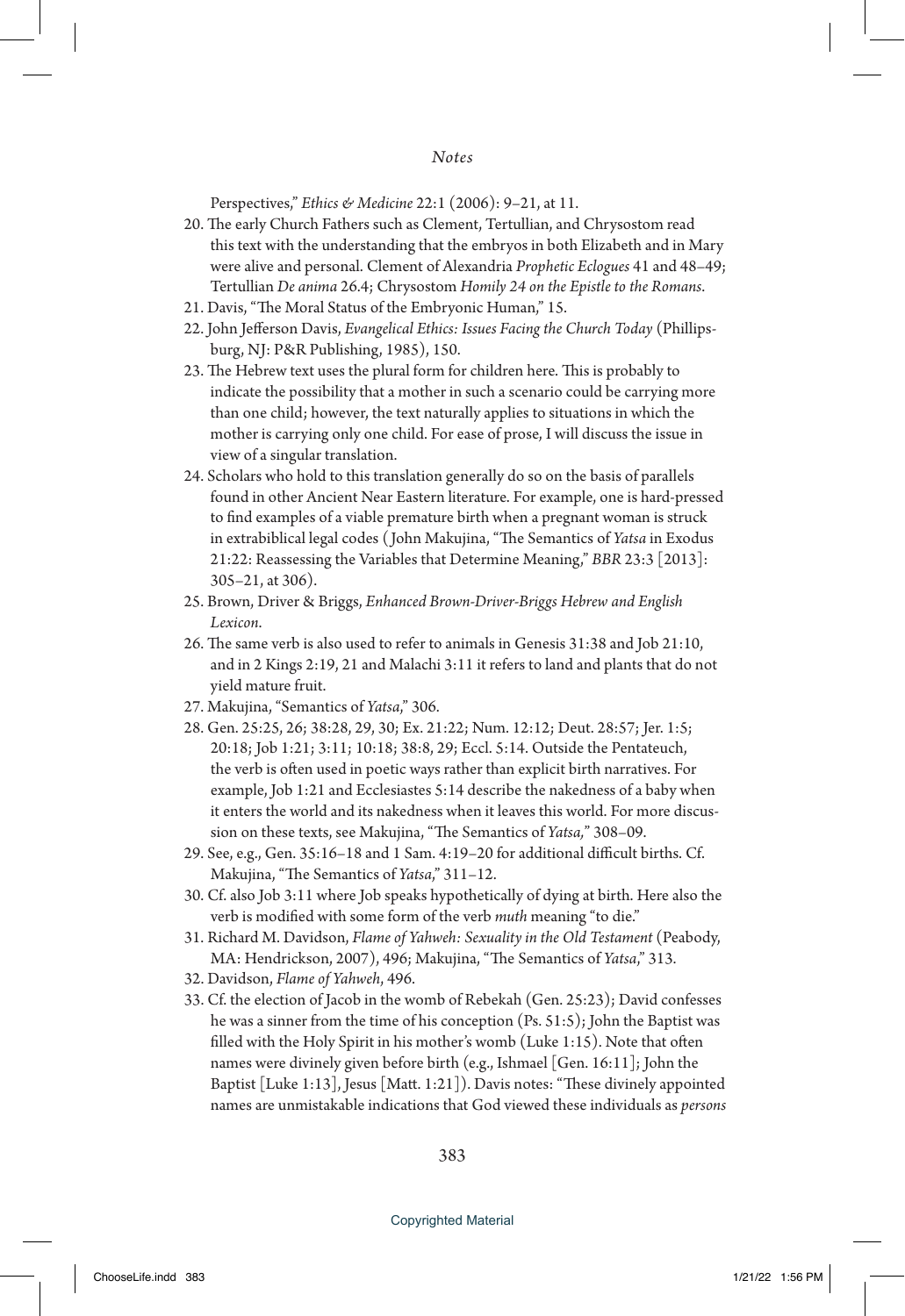before birth, from the very beginning of the human life cycle, inasmuch as a personal name is the crucial marker of human personal status" ("The Moral Status of the Embryonic Human," 14).

34. Davis, "The Moral Status of the Embryonic Human," 13.

# **Chapter 4: More Than the Sum of Its Parts: Philosophical Reflections on Human Personhood**

- 1. For a more extended discussion of the distinction between substances and property things, see J. P. Moreland and Scott B. Rae, *Body and Soul: Human Nature and the Crisis in Ethics* (Downers Grove, IL: IVP Academic, 2000), 49–86.
- 2. For further information on these various markers for personhood, see Francis J. Beckwith, *Defending Life: A Moral and Legal Case against Abortion Choice* (Cambridge: Cambridge University Press, 2007).
- 3. Bonnie Steinbock, *Life Before Birth: The Moral and Legal Status of Embryos and Fetuses,* 2nd ed. (Oxford: Oxford University Press, 2011).
- 4. For discussion of this view, see Alberto Giubilini and Francesca Minerva, "After-Birth Abortion: Why Should the Baby Live?" *Journal of Medical Ethics* 39.5 (2013): 261–63; Peter Singer, *Practical Ethics* (Cambridge: Cambridge University Press, 1979). For critique, see Gordon R. Preece, ed., *Rethinking Peter Singer: A Christian Critique* (Downers Grove, IL: InterVarsity Press, 2002).
- 5. For further explanation of this view, see Mary Anne Warren, *Moral Status: Obligations to Persons and Other Living Things* (Oxford: Oxford University Press, 1997).
- 6. See Judith Jarvis Thomson, "A Defense of Abortion," *Philosophy and Public Affairs* 1 (1971): 47–66. For further critique, see Francis J. Beckwith, *Defending Life*.

# **Chapter 5: Knit Together in a Mother's Womb: The Biology of Prenatal Development**

- 1. T. W. Sadler, *Langman's Medical Embryology*, 14th ed. (Philadelphia: Wolters Kluwer, 2019).
- 2. Ibid.
- 3. "Prenatal Form and Function—The Making of an Earth Suit," at Appendix A— Calculations (The Beat Goes On: Tracking the Total Number of Heart Beats During Pregnancy and Beyond), The Endowment for Human Development, https://www.ehd.org/dev\_article\_appendix.php.
- 4. "Shocking Video: Millions Dead," Life Dynamics Inc., https://youtu.be/ ektNpslOUPM.
- 5. Planned Parenthood, https://www.plannedparenthood.org/learn/abortion/ considering-abortion/what-facts-about-abortion-do-i-need-know.
- 6. "Can you see the products of the abortion (placenta, embryo, blood) and what should you do with them?" Aid Access, https://aidaccess.org/en/page/456/canyou-see-the-products-of-the-abortion-placenta-embryo-blood-and-what-shou.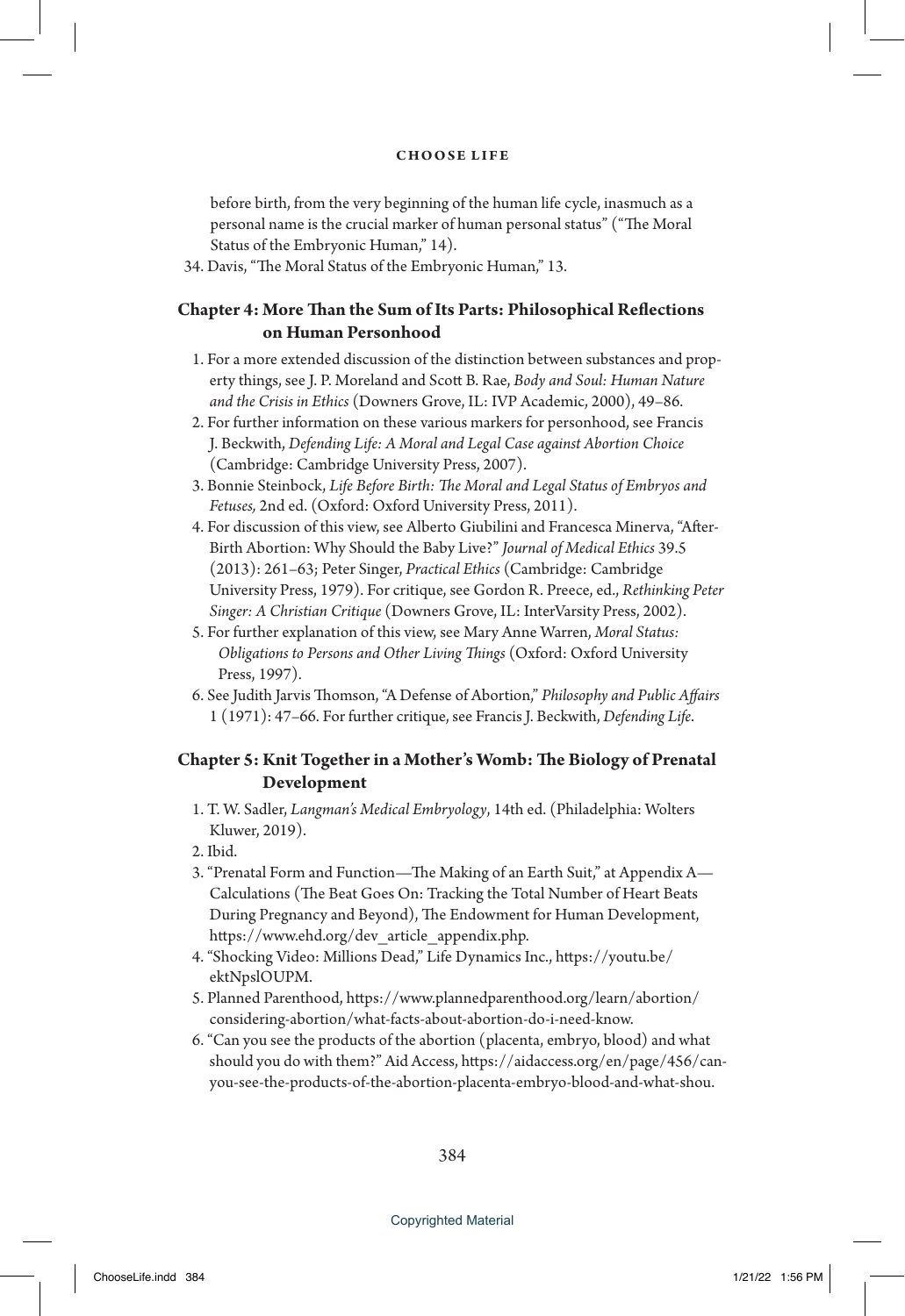- 7. "Person," Merriam-Webster Dictionary, https://www.merriam-webster.com/ dictionary/person.
- 8. Ronan O'Rahilly and Fabiola Müller, *Developmental Stages in Human Embryos: Including a Revision of Streeter's "Horizons" and a Survey of the Carnegie Collection* (Washington, DC: Carnegie Institution of Washington, 637, 1987).
- 9. "Developmental Anatomy," National Museum of Health and Medicine, https:// www.medicalmuseum.mil/?p=collections.hdac.anatomy.index.
- 10. Maureen L. Condic, "When Does Human Life Begin? The Scientific Evidence and Terminology Revisited," *University of St. Thomas Journal of Law and Public Policy* 8.1 (2013): 44–81; and idem, "A Scientific View of When Life Begins" ( June 11, 2014), Charlotte Lozier Institute, https://lozierinstitute.org/ascientific-view-of-when-life-begins/.
- 11. "For you created my inmost being; you knit me together in my mother's womb. I praise you because I am fearfully and wonderfully made; your works are wonderful, I know that full well. My frame was not hidden from you when I was made in the secret place, when I was woven together in the depths of the earth. Your eyes saw my unformed body; all the days ordained for me were written in your book before one of them came to be" (Ps. 139:13-16 NIV).
- 12. J. D. Watson and F. H. C. Crick, "A Structure of Deoxyribose Nucleic Acid," *Nature* 171 (1953): 737–78.
- 13. I. K. Suzuki et al., "Human-Specific *NOTCH2NL* Genes Expand Cortical Neurogenesis through Delta/Notch Regulation," *Cell* 173 (May 31, 2018): 1370–84, https://doi.org/10.1016/j.cell.2018.03.067. Also Ed Yong, "Searching for the Genes That Are Unique to Humans," October 13, 2015. Francis Collins, "Study Shows Genes Unique to Humans Tied to Bigger Brains," at *NIH Director's Blog*, June 5, 2021, https://directorsblog.nih.gov/2018/06/05/ study-shows-genes-unique-to-humans-tied-to-bigger-brains/.
- 14. E. Bianconi et al., "An Estimation of the Number of Cells in the Human Body," *Annals of Human Biology* 40, no. 6 (2013): 463–71, https://doi.org/10.3 109/03014460.2013.807878.
- 15. International Human Genome Sequencing Consortium, "Finishing the Euchromatic Sequence of the Human Genome," *Nature* 431 (2004): 931–45, https:// doi.org/10.1038/nature03001.
- 16. J. Hirsch, "Uniqueness, Diversity, Similarity, Repeatability, and Heritability," *International Journal of Comparative Psychology* 17, no. 4 (2004): 304–14, https:// escholarship.org/uc/item/1398d56t.
- 17. Ibid.
- 18. "Prenatal Form and Function—The Making of an Earth Suit," at Appendix A—Calculations (To the Sun and Back: Computing the Length of DNA in an Adult), The Endowment for Human Development, https://www.ehd.org/ dev article appendix.php.
- 19. Ronan O'Rahilly and Fabiola Müller, *Human Embryology and Teratology*, 3rd ed. (New York: Wiley-Liss, 2001), 8.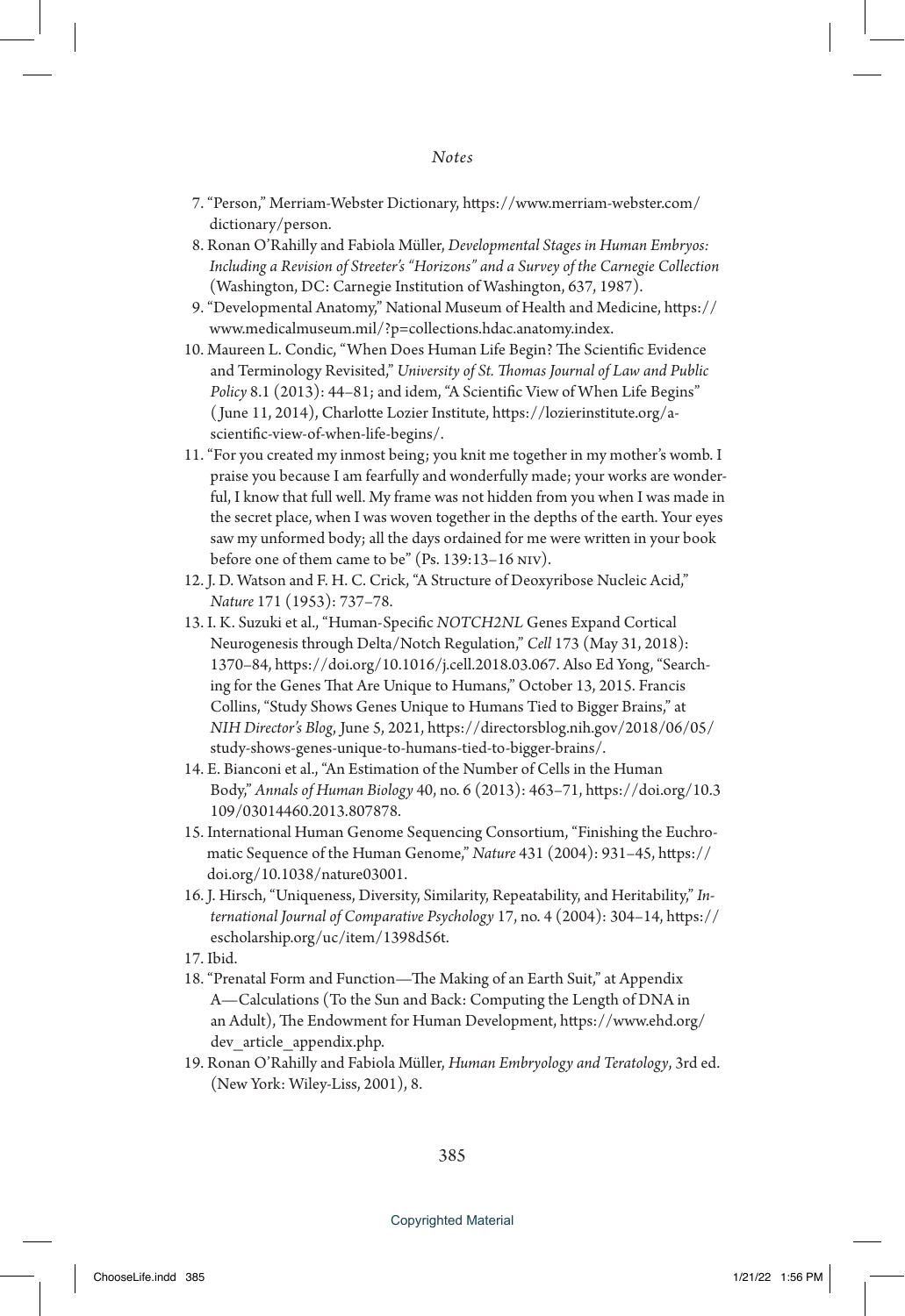- 20. Peter Singer, *Practical Ethics*, 3rd ed. (Cambridge: Cambridge University Press, 2011), 73.
- 21. Margaret Sanger, "The Pope's Position on Birth Control," January 27, 1932, in *The Selected Papers of Margaret Sanger—Volume 2: Birth Control Comes of Age, 1928–1939*, ed. Esther Katz et al. (Urbana, IL: University of Illinois Press, 2006), 150.
- 22. Steven Andrew Jacobs, "Balancing Abortion Right and Fetal Rights: A Mixed Methods Mediation of the U.S. Abortion Debate" (PhD diss., University of Chicago, 2019), 250, https://knowledge.uchicago.edu/record/1883?ln=en.
- 23. Media report: Steve Jacobs, "I Asked Thousands of Biologists When Life Begins. The Answer Wasn't Popular," *Quillette*, https://quillette.com/2019/10/16/iasked-thousands-of-biologists-when-life-begins-the-answer-wasnt-popular/.
- 24. "Developmental Anatomy," National Museum of Health and Medicine, https:// www.medicalmuseum.mil/?p=collections.hdac.anatomy.index.
- 25. O'Rahilly and Müller, *Human Embryology and Teratology*; 3rd ed.; and The Endowment for Human Development, https://www.ehd.org/prenatal-summary .php#fb38.
- 26. For helpful resources on the entire process of human embryonic and fetal development, see the Endowment for Human Development, https://www.ehd. org and the Biology of Prenatal Development DVD video; Contend Projects, https://contendprojects.org; M. A. Hill, Embryology, https://embryology.med. unsw.edu.au/embryology/index.php/Main\_Page; T. W. Sadler, *Langman's Medical Embryology*, 14th ed. (Philadelphia: Wolters Kluwer, 2019); and Charlotte Lozier Institute, https://lozierinstitute.org/.
- 27. Lenore Pereira, "Congenital Viral Infection: Traversing the Uterine-Placental Interface," *Annual Review of Virology* 5, no. 1 (September 2018): 273–99, https:// doi.org/10.1146/annurev-virology-092917-043236.
- 28. Gavin S. Dawe et al., "Cell Migration from Baby to Mother," *Cell Adhesion & Migration* 1, no. 1 (2007): 19–27, https://www.ncbi.nlm.nih.gov/pmc/articles/ PMC2633676/pdf/cam0101\_0019.pdf.
- 29. "Birth Defects—Data & Statistics," Centers for Disease Control and Prevention, https://www.cdc.gov/ncbddd/birthdefects/data.html; Alexander C. Egbe, "Birth Defects in the Newborn Population: Race and Ethnicity," *Pediatrics & Neonatology* 56.3 (2015): 183–88, https://doi.org/10.1016/j. pedneo.2014.10.002).
- 30. Colleen Malloy, Monique C. Wubbenhorst, and Tara Sander Lee, "The Perinatal Revolution," *Issues in Law and Medicine* 34, no. 1 (2019): 15–41, https://issuesin lawandmedicine.com/product/malloy-the-perinatal-revolution/.
- 31. Colleen Malloy, Congressional Testimony, 2016. https://www.judiciary.senate .gov/download/03-15-16-malloy-testimony; "Fact Sheet: Science of Fetal Pain," Charlotte Lozier Institute, https://lozierinstitute.org/fact-sheet-scienceof-fetal-pain/.
- 32. Louisiana Health Law, Chapter 3. LA-RS 9 §121–§133, https://biotech.law.lsu .edu/cases/la/health/embryo\_rs.htm.

386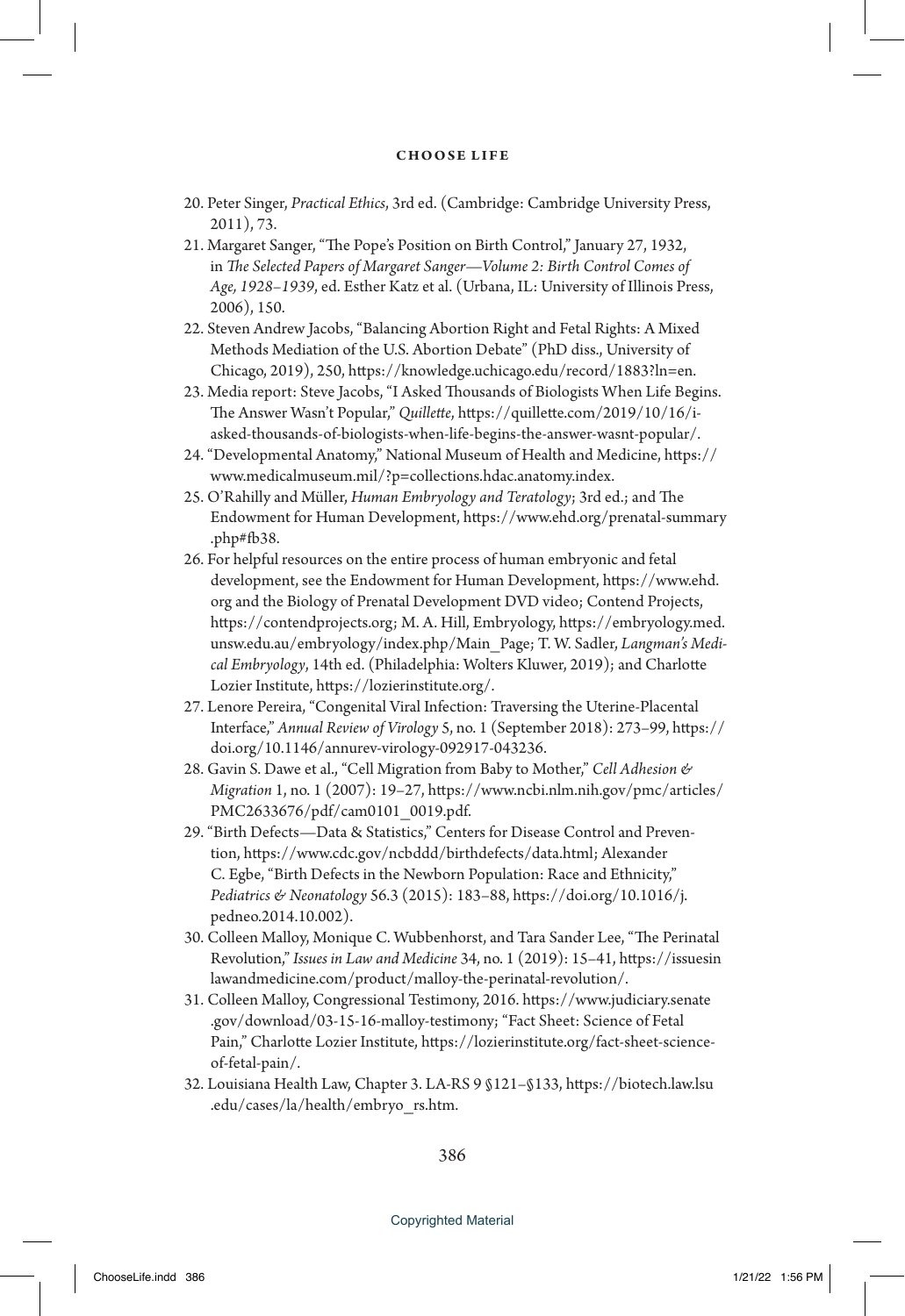- 33. Embryo Adoption Awareness Center, https://embryoadoption.org.
- 34. "National Embryo Donation Center Becomes First Embryo Adoption Program in the World to Mark 1,000-Birth Milestone," Christian NewsWire, http:// christiannewswire.com/news/3610084562.html.

35. Ibid.

# **Chapter 6: Equal Protection for the Preborn: A Case for Prenatal Personhood according to the Fourteenth Amendment**

- 1. This chapter is adapted from Joshua J. Craddock, "Protecting Prenatal Persons: Does the Fourteenth Amendment Prohibit Abortion?," *Harvard Journal of Law & Public Policy* 40, no. 2 (2017): 539–71, https://ssrn.com/abstract=2970761.
- 2. *Roe v. Wade*, 410 U.S. 113, 156 (1973).
- 3. Ibid., 158.
- 4. John Hart Ely, "The Wages of Crying Wolf: A Comment on *Roe v. Wade*," *Yale Law Journal* 82, no. 5 (1973): 920–49.
- 5. See Robert A. Destro, "Abortion and the Constitution: The Need for a Life-Protective Amendment," *California Law Review* 63.5 (1975): 1250–1351, at 1278, https://doi.org/10.2307/3479846.
- 6. *Roe*, 410 U.S. at 156–57.
- 7. U.S. Const. amend. XIV, § 1.
- 8. UN General Assembly, "Universal Declaration of Human Rights," 217 (III) A, art. 6 (Paris, 1948), http://www.un.org/en/universal-declaration-humanrights/.
- 9. Nathan Schlueter, "Constitutional Persons: An Exchange on Abortion," *First Things*, January 2003, https://www.firstthings.com/article/2003/01/ constitutional-persons-an-exchange-on-abortion.
- 10. The scientific and medical answer as to whether a prenatal life qualifies as a distinct human being had been available for over a century at the time of *Roe*. The *Roe* Court confused the scientifically and medically answerable question about when a new human organism's life begins with the ethical and legal question of whether that life possesses intrinsic value and demands protection. But since the scientific discoveries of the nineteenth century, disagreement has existed only over the latter question.
- 11. Schlueter, "Constitutional Persons."
- 12. E.g., "Person," in *A New Law Dictionary and Glossary*, A. M. Burrill (New York: John S. Voorhies, 1850): "A human being, considered as the subject of rights, as distinguished from a *thing*." "Person," *The Law-Dictionary*, T. E. Tomlins, 1st Am. ed. (Philadelphia: R. H. Small, 1836): "A man or woman." "Person," *An American Dictionary of the English Language*, Noah Webster (New York: S. Converse, 1828): "An individual human being. . . . It is applied alike to a man, woman, or child."
- 13. "Person," *An American Dictionary of the English Language*, Noah Webster (Springfield, MA: G&C Merriam, 1864).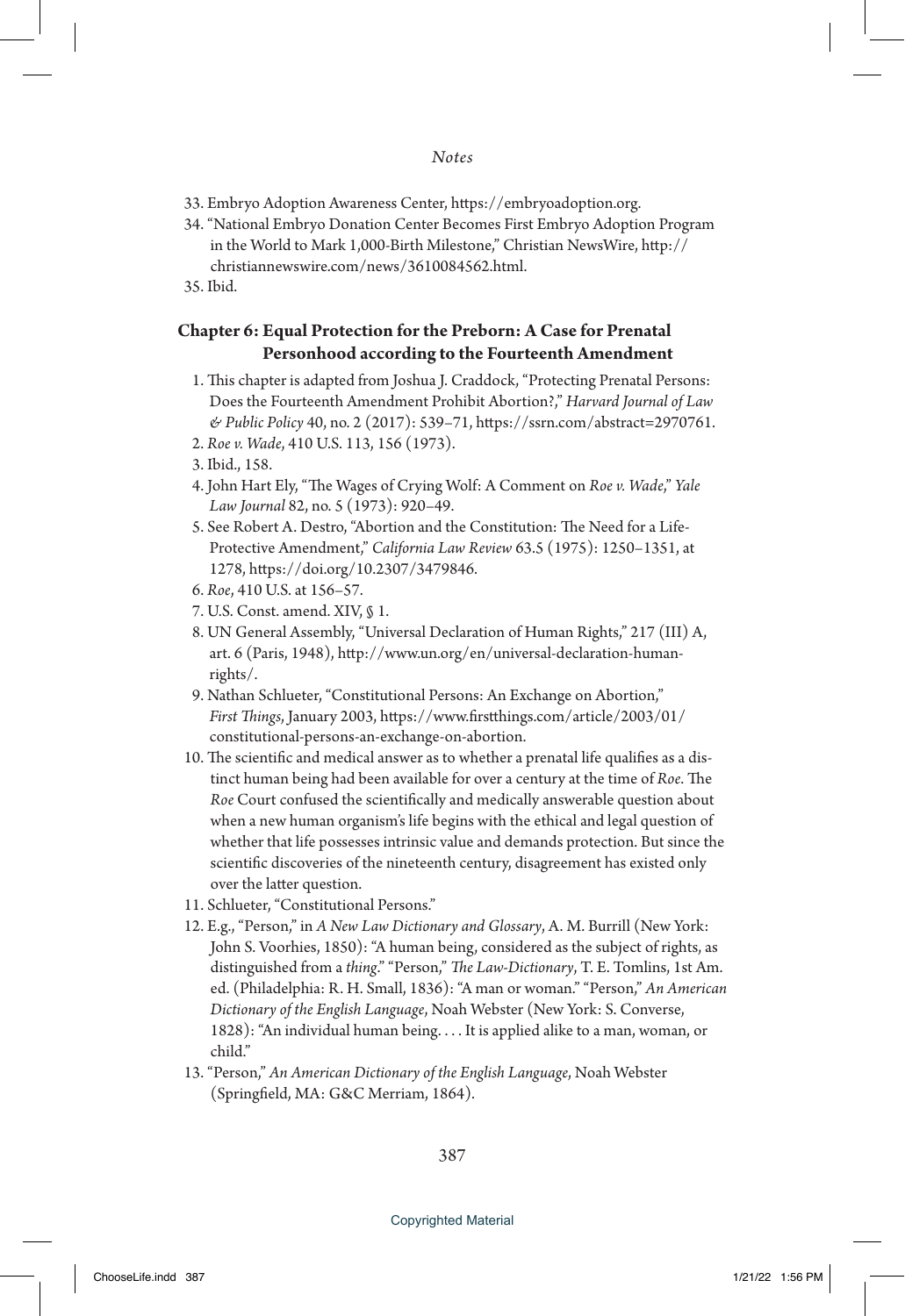- 14. "Human," *An American Dictionary of the English Language* (1864). "Man" is in turn defined as, "An individual of the human race; a human being; a person" ("man," *An American Dictionary of the English Language* [1864]).
- 15. John D. Gorby, "The Right to an Abortion, the Scope of Fourteenth Amendment Personhood, and the Supreme Court's Birth Requirement," *Southern Illinois University Law Journal* 4 (1979): 1–36, at 23.
- 16. William Blackstone, *Commentaries on the Laws of England* (Oxford: Clarendon, 1768), 1:119.
- 17. Michael Stokes Paulsen, "The Plausibility of Personhood," *Ohio State Law Journal* 74 (2013): 13–74, at 26.
- 18. Blackstone, *Commentaries on the Laws of England*, 1:125.
- 19. Paulsen, "The Plausibility of Personhood," 28.
- 20. Intratextualism compares the uses of a term within a document to infer that term's meaning. Akhil Reed Amar, "Intratextualism," *Harvard Law Review* 112 (1999): 747–827.
- 21. Ibid, 792.
- 22. See *Roe*, 410 U.S. at 157; see also Amar, "Intratextualism," 792.
- 23.U.S. Const. amend. XIV, § 1.
- 24. Aliens, Indian natives, and even African slaves were generally considered persons, even though in most cases they were not citizens. See Paulsen, "The Plausibility of Personhood," 20. The term "person" has always been larger than the subset "citizen," and the Supreme Court's longstanding interpretation of the Fourteenth Amendment reflects that traditional understanding. See Plyler v. Doe, 457 U.S. 202, 212 (1982) (quoting *Yick Wo v. Hopkins*, 118 U.S. 356, 369 [1886]).
- 25. Paulsen, "The Plausibility of Personhood," 36.
- 26. Gorby, "The Right to an Abortion, the Scope of Fourteenth Amendment Personhood, and the Supreme Court's Birth Requirement," 15.
- 27. James S. Witherspoon, "Reexamining Roe: Nineteenth-Century Abortion Statutes and the Fourteenth Amendment," *St. Mary's Law Journal* 17 (1985): 29–71, at 48.
- 28. Ibid.
- 29. Ibid.
- 30. Robert M. Byrn, "An American Tragedy: The Supreme Court on Abortion," *Fordham Law Review* 41 (1972–1973): 807–62, at 861.
- 31. Ibid., 849.
- 32. Ibid., 819–20, quoting Sir Edward Coke, *The Third Part of the Institutes of the Laws of England: Concerning High Treason, and Other Pleas of the Crown, and Criminal Causes* (London: E. and R. Brooke, 1797), 50.
- 33. Byrn, "An American Tragedy," 824.
- 34. See *Roe*, 410 U.S. at 132–39.
- 35. John Keown, "Back to the Future of Abortion Law: Roe's Rejection of America's History and Traditions," *Issues in Law and Medicine* 22 (2006–2007): 3–37, at 6.
- 36. Byrn, "An American Tragedy," 825.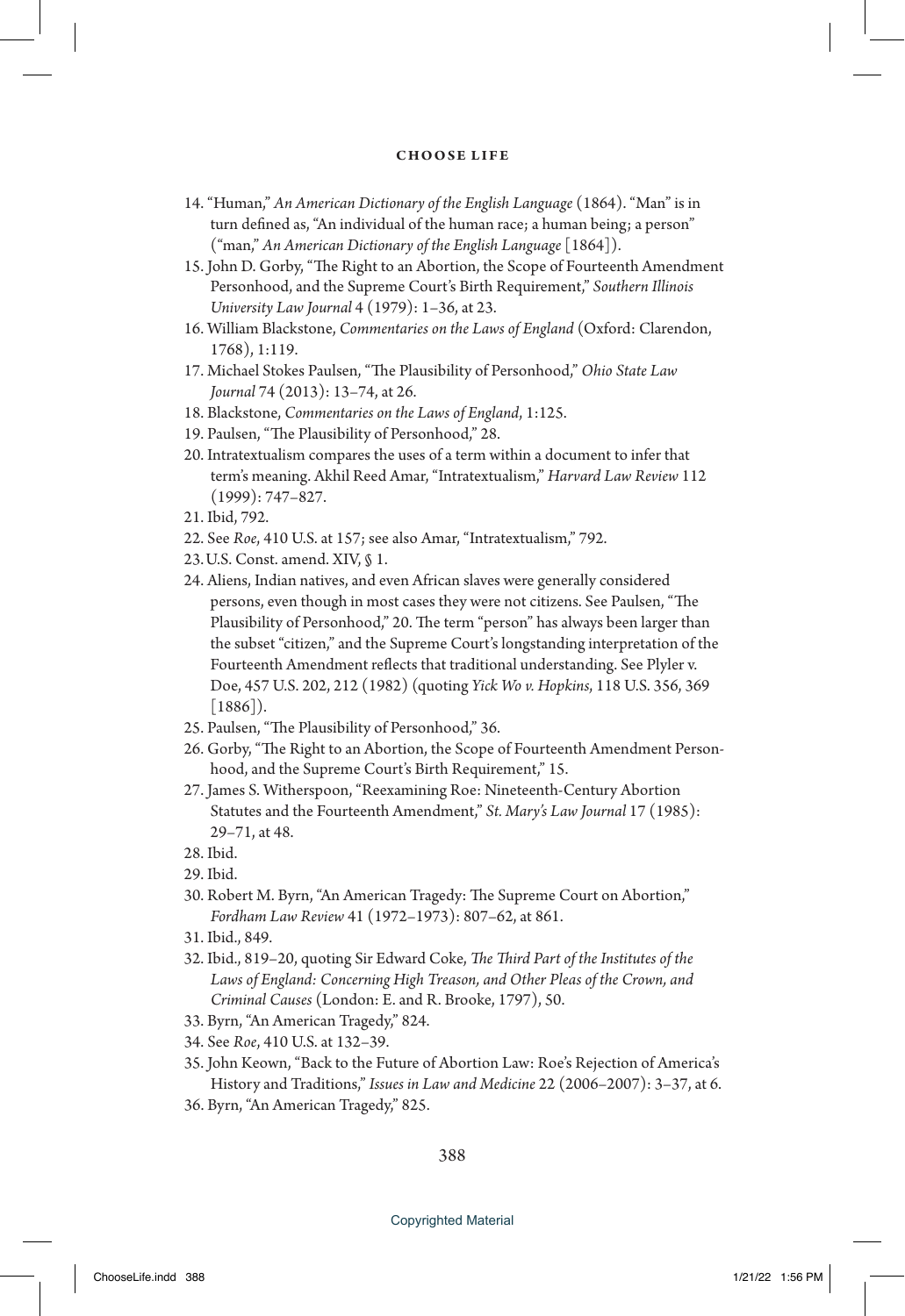## *Notes*

- 37. *Regina v. Wycherley*, 173 Eng. Rep. 486 (1838).
- 38. Thomas Percival and Chauncey D. Leake, *Percival's Medical Ethics* (New York: Ams Press, 1975 [1827]), 135–36.
- 39. 12 Trans. of the Am. Med. Assn. 76 (1859) (quoted in *Roe*, 410 U.S. at 141).
- 40. Ibid*.*
- 41. Byrn, "An American Tragedy," 836.
- 42. Keown, "Back to the Future of Abortion Law," 6.
- 43. Gorby, "The Right to an Abortion, the Scope of Fourteenth Amendment Personhood, and the Supreme Court's Birth Requirement," 15 (quoting *Mills v. Commonwealth*, 13 Pa. 631, 632–33 [1850]).
- 44. *Smith v. State*, 33 Me. 48 (1851).
- 45. Keown, "Back to the Future of Abortion Law," 27.
- 46. Ibid., Witherspoon, "Reexamining Roe," 33.
- 47. Keown, "Back to the Future of Abortion Law," 27.
- 48. Witherspoon, "Reexamining Roe," 48.
- 49. Ibid., 48–49.
- 50. Ibid., 40.
- 51. Ibid., 44. That some states did not treat abortion as murder does not indicate that the victim had less value or lacked personhood. Rather, it suggests the perpetrator was less culpable in some way, or that policy reasons dictated a lesser punishment.
- 52. Ibid., 42–44.
- 53. Ibid., 42–43.
- 54. Ibid., 61.
- 55. Ibid., 62.
- 56. Ibid., quoting 1867 Ohio Senate J. App. 233.
- 57. Ibid., quoting 1867 Ohio Senate J. App. 233.
- 58. Ibid., quoting 1867 Ohio Senate J. App. 233.
- 59. Ibid., 63, quoting 1867 Ohio Senate J. App. 233.
- 60. Ibid.
- 61. Ibid., 65.
- 62. Ibid., 65–69.
- 63. Ibid.
- 64. Byrn, "An American Tragedy," 813.
- 65. Cong. Globe, 39th Cong., 1st Sess. 2766 (1866).
- 66. Ibid*.*
- 67. Representative Thaddeus Stevens, Address at Bedford, Pa. (Sept. 4, 1866), in *Sacramento Daily Union*, Oct. 3, 1866, at 1.
- 68. Cong. Globe, 38th Cong., 1st Sess. 1753 (1864).
- 69. Representative John Bingham, Address at Bowerston, Ohio (Aug. 24, 1866), in Cin. Com., *The Constitutional Amendment Discussed by Its Author*, Sept. 11, 1866, at 19.
- 70. Cong. Globe, 40th Cong., 2nd Sess. 514–15 (1868) (emphasis added).
- 71. Destro, "Abortion and the Constitution," 1289.

389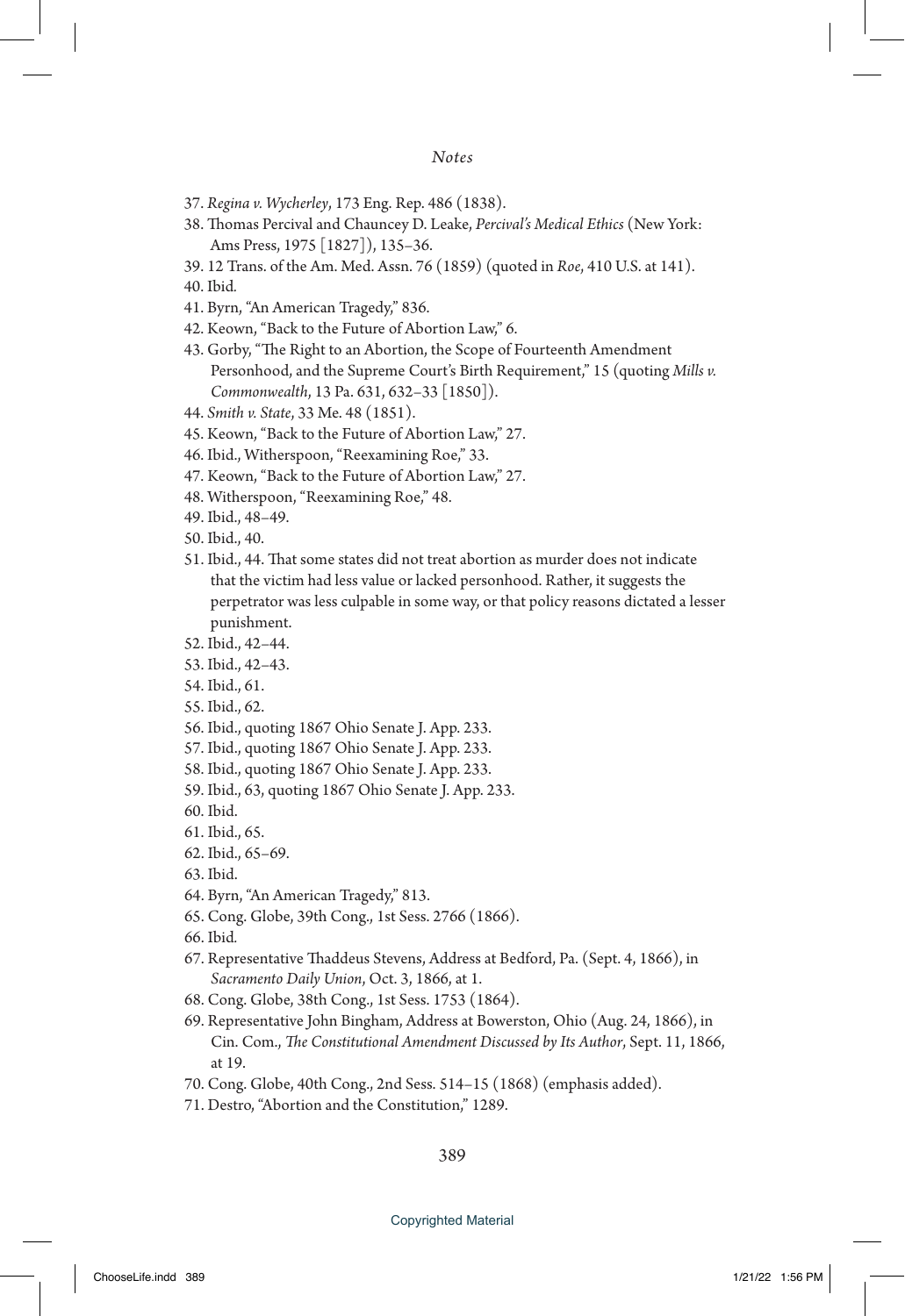- 72. Paulsen, "The Plausibility of Personhood," 51.
- 73. *United States v. Palmer*, 16 U.S. 610, 631–32 (1818).
- 74. *Conn. General Life Ins. Co. v. Johnson*, 303 U.S. 77, 87 (1938) (Black, J., dissenting).
- 75. 109 U.S. 3 (1883).
- 76. 378 U.S. 226, 309–11 (1964) (Goldberg, J., concurring).
- 77. Charles E. Rice, "Overruling Roe v. Wade: An Analysis of the Proposed Constitutional Amendments," *Boston College Industrial and Commercial Law Review* 15.2 (1973): 307–41, at 336.
- 78. See *Reitman v. Mulkey*, 387 U.S. 369 (1967); see also John E. Archibold, "Re-Examine State Abortion Law, Opponent Urges," *Denver Post*, July 7, 1968 (applying *Reitman* to the abortion context). Typically, "a State's failure to protect an individual against private violence [does] not constitute a violation of the Due Process Clause." Charles I. Lugosi, "Conforming to the Rule of Law: When Person and Human Being Finally Mean the Same Thing in Fourteenth Amendment Jurisprudence," *Issues in Law and Medicine* 22 (2006–2007): 119–303, at 291 (citing *DeShaney v. Winnebago Cty*. Dep't of Soc. Serv., 489 U.S. 189 [1989]). Nevertheless, the *DeShaney* Court qualified its holding by recognizing that "the State may not, of course, selectively deny its protective services to certain disfavored minorities without violating the Equal Protection Clause," 489 U.S. at 197 n. 3 (citing *Yick Wo*, 118 U.S. 356). The Court's reference to *Yick Wo* is telling. In that case, which extended Fourteenth Amendment guarantees to all persons (not just citizens), the Court condemned the "unjust and . . . discriminat[ory]" exercise of "purely personal and arbitrary power" over weak and disfavored groups (*Yick Wo*, 118 U.S. at 369–70). Thus, based on these precedents, if states were to systematically deny human beings *in utero* the protection of generally applicable laws against homicide, it would violate equal protection.
- 79. See, e.g., *Raleigh Fitkin-Paul Mem'l Hosp. v. Anderson,* 201 A.2d 537 (N.J. 1964), cert. denied 377 U.S. 985 (1964).
- 80. Ibid*.* at 538.
- 81. Gregory J. Roden, "Unborn Children as Constitutional Persons," *Issues in Law & Medicine* 25 (2010): 185–273, at 186.
- 82. U.S. Const. amend. XIV, § 5.
- 83. U.S. Const. art. II, § 3.

## **Chapter 7: Whose Body? The Illusion of Autonomy**

- 1. Jane Doe, "There Just Wasn't Room in Our Lives Now for Another Baby," *New York Times*, May 14, 1976, https://www.nytimes.com/1976/05/14/archives/ there-just-wasnt-room-in-our-lives-now-for-another-baby.html.
- 2. James Stacey Taylor, "Autonomy," Encyclopædia Britannica (Encyclopædia Britannica, Inc., June 20, 2017), https://www.britannica.com/topic/autonomy.
- 3. Tom L. Beauchamp and James F. Childress, *Principles of Biomedical Ethics*, 8th ed. (Oxford: Oxford University Press, 2019).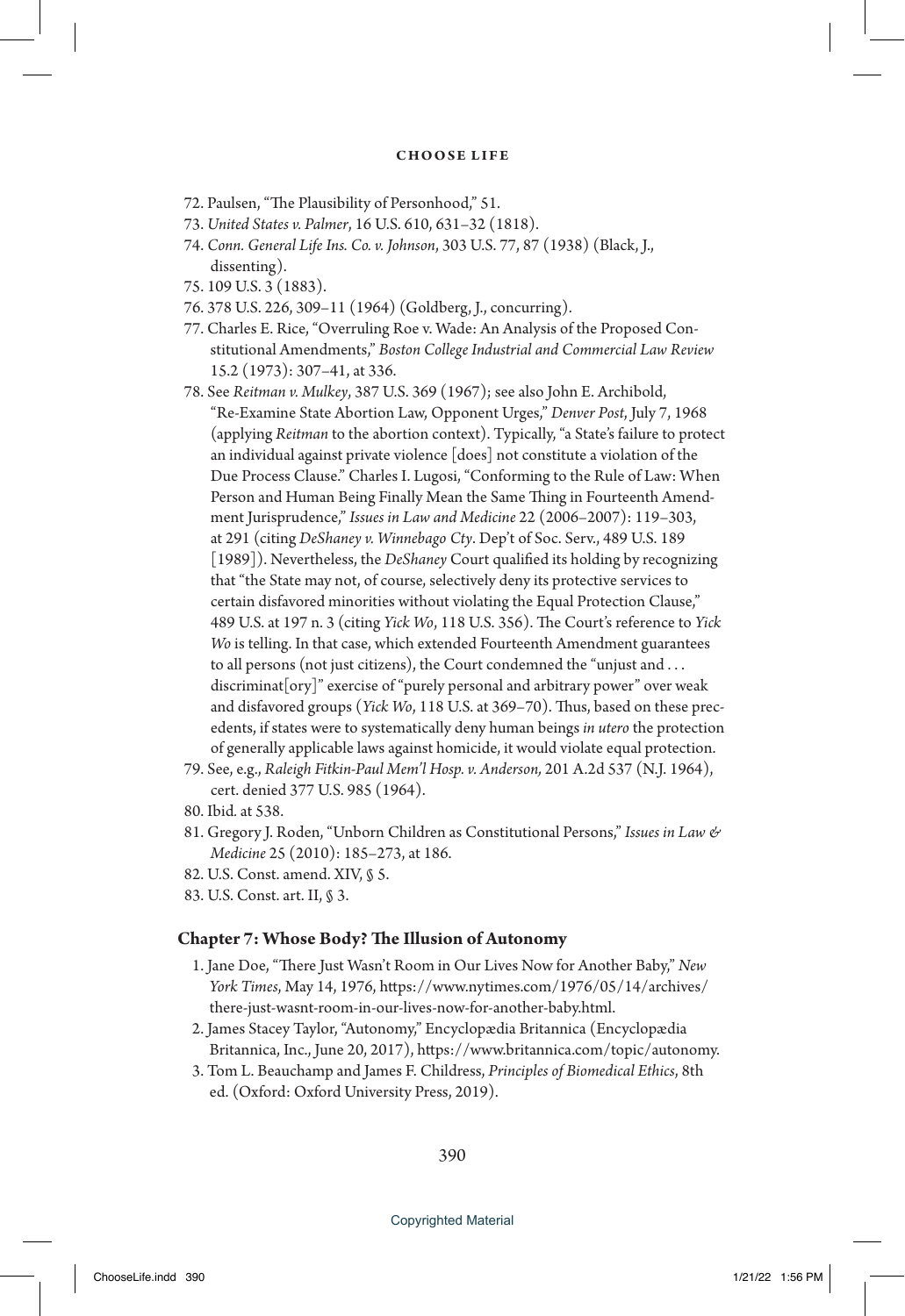- 4. Cf. Daniel Callahan, "When Self-Determination Runs Amok," *The Hastings Center Report* 22.2 (March/April 1992): 51–55, at 52, https://doi.org/10.2307/ 3562566; available at https://users.manchester.edu/Facstaff/SSNaragon/ Online/texts/235/Callahan,%20Self-Determination.pdf.
- 5. Michelle Llamas, "Black Box Warnings—Fast-Tracked Drugs & Increased Use," Drugwatch.com, April 20, 2020, https://www.drugwatch.com/fda/ black-box-warnings/.
- 6. "iPLEDGE: Safety Notice," ipledgeprogram.com, 2016, https://www.ipledgeprogram.com/iPledgeUI/home.u.
- 7. "Rising Cost of OB/GYN Medical Malpractice Insurance," eQuoteMD, March 8, 2016, https://equotemd.com/blog/obgyn-medical-malpractice-insurance/.
- 8. I. B. Van den Veyver, "Prenatal Genetic Testing and Screening," in *Chimerism*, ed. N. Draper (New York: Springer, 2018), https://doi.org/10.1007/978-3-319- 89866-7\_5.
- 9. Emilie C. Rijnink et al., "Tissue Microchimerism Is Increased during Pregnancy: A Human Autopsy Study," *Molecular Human Reproduction*, Volume 21.11 (November 2015), 857–64, https://doi.org/10.1093/molehr/gav047.
- 10. Suzanne E Peterson et al., "Fetal Cellular Microchimerism in Miscarriage and Pregnancy Termination," *Chimerism* 4.4 (May 3, 2013): 136–38, https://doi .org/10.4161/chim.24915.
- 11. Ibid.
- 12. "ACOG Committee Opinion No. 385: The Limits of Conscientious Refusal in Reproductive Medicine," *Obstetrics & Gynecology* 110, no. 5 (November 2007): 1203–1208, https://doi.org/10.1097/01.aog.0000291561.48203.27; available at https://www.acog.org/en/Clinical/Clinical%20Guidance/Committee%20 Opinion/Articles/2007/11/The%20Limits%20of%20Conscientious%20 Refusal%20in%20Reproductive%20Medicine.
- 13. Kathleen M. Roe, "Private Troubles and Public Issues: Providing Abortion amid Competing Definitions," *Social Science & Medicine*, Volume 29.10 (1989), 1191–98, https://www.sciencedirect.com/science/article/abs/ pii/0277953689903626.
- 14. Rachel M. MacNair, "The Nightmares of Choice: The Psychological Effects of Performing Abortions," *Touchstone* (The Fellowship of St. James, September 2003), https://www.touchstonemag.com/archives/article.php?id=16-07-022-f.
- 15. Marla J. Marek, "Nurses' Attitudes Toward Pregnancy Termination in the Labor and Delivery Setting," *Journal of Obstetric, Gynecologic & Neonatal Nursing* 33.4 ( July 1, 2004): 472–79, https://doi.org/10.1177/0884217504266912.
- 16. William F. May, *The Physician's Covenant: Images of the Healer in Medical Ethics*, 2nd ed. (Louisville: Westminster John Knox, 2000), 47.
- 17. Ibid.
- 18. Ibid., ch. 4.
- 19. Edmund D. Pellegrino and David C. Thomasma, *The Virtues in Medical Practice* (Oxford: Oxford University Press, 1993), 69.
- 20. Ibid, 76.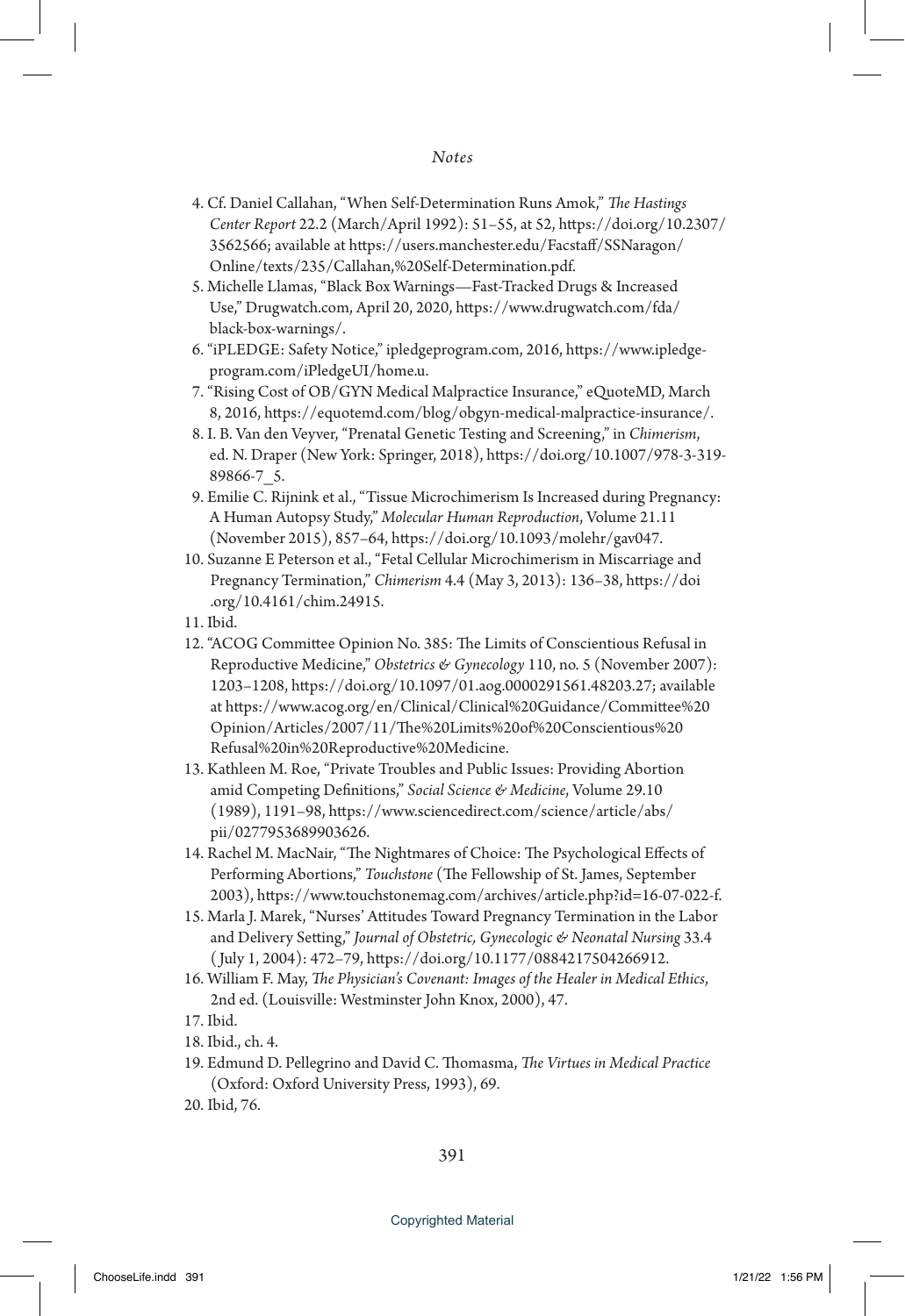- 21. A. T. Robertson, *Word Pictures of the New Testament* (Louisville: B&H, 1933), biblestudytools.com, https://www.biblestudytools.com/commentaries/ robertsons-word-pictures/matthew/matthew-5-18.html.
- 22. M. G. Easton, "Tittle," in *Illustrated Bible Dictionary*, 3rd ed. (New York: Thomas Nelson, 1897), biblestudytools.com, https://www.biblestudytools.com/ dictionary/tittle/.
- 23. William G. T. Shedd, "Introductory Essay," in *Nicene and Post-Nicene Fathers*, ed. Philip Schaff (Buffalo, NY: Christian Literature Co., 1887), series 1, vol. 3 https://ccel.org/ccel/schaff/npnf103/npnf103.iv.i.i.html.
- 24. Thomas Aquinas, *The Summa Theologica* (Cincinnati, OH: Benzinger, 1947), I.93.2, https://www.ccel.org/ccel/aquinas/summa/FP/FP093.html.
- 25. Anthony Hoekema, *Created in God's Image* (Grand Rapids: Eerdmans, 1986), 13.
- 26. Millard J. Erickson, *Christian Theology*, 3rd ed. (Grand Rapids: Baker Academic, 2013), 436.
- 27. Jane Doe, "There Just Wasn't Room."
- 28. F. W. Boreham, "'The Sword of Solomon,'" in *The Blue Flame*, reprint ed. (Pioneer Library, 2018 [1930]), 23–36.
- 29. Ibid., 29.
- 30. Ibid*.*, 32–33.
- 31. David M. Fergusson, L. John Horwood, and Joseph M. Boden, "Abortion and Mental Health Disorders: Evidence from a 30-Year Longitudinal Study," *British Journal of Psychiatry* 193.6 (2008): 444–51, https://doi.org/10.1192/bjp .bp.108.056499.
- 32. All Bible translations for the remainder of the chapter are from the New International Version (niv).

## **Chapter 8: Marvelously Revealed: The Symphony of a Woman's Body**

1. There are two drugs now on the market that block the action of progesterone in a woman's body. One of these drugs is Mifeprex, also known as mifepristone. This drug was FDA-approved to be used to cause abortions. The other drug is Ella. This drug was approved as a "morning after pill contraceptive," to be taken in the second half of the cycle to "prevent pregnancy." They are both the same type of drug, called *progesterone blockers* (for a full discussion, see AAPLOG Medical Management of Elective Induced Abortion [https://aaplog.org/wp-content/ uploads/2020/03/FINAL-PB-8-Medical-Management-of-Elective-Induced-Abortion.pdf]). Both drugs block progesterone from causing the changes in a woman's womb that would allow her body to nourish and feed her preborn child. If her embryo has not yet implanted, both of these drugs interrupt the preparation of the womb, which allows the baby to implant. If her embryo has implanted and is growing, both of these drugs can cause the lining of the womb to disintegrate, starving the preborn child until it dies.

 There is one very, very important thing to note, however. If a woman takes the abortion drug Mifeprex and she changes her mind about the abortion, the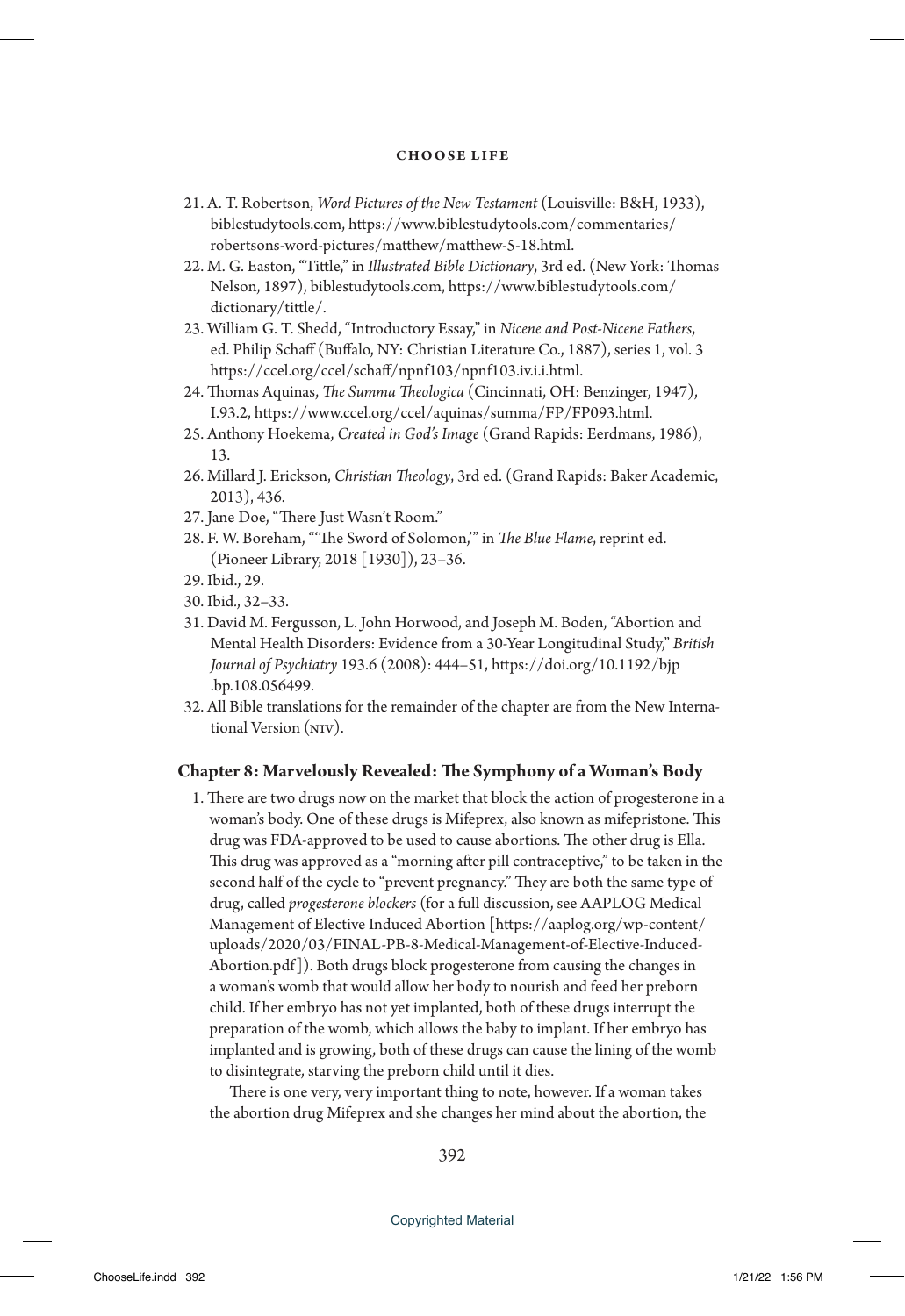progesterone-blocking effects of Mifeprex may be overcome if she takes large doses of progesterone to counteract the effects of the progesterone blockade. There is evidence that taking progesterone quickly, within 72 hours of taking mifepristone, increases the chances that the baby will survive, from about 25 percent to about 68 percent. It is not perfect. But taking "progesterone rescue" gives the baby a second chance at life.

- 2. Maureen L. Condic, "When Does Human Life Begin? A Scientific Perspective," Westchester Institute White Paper 1.1 (October 2008): 1–18, Westchester Institute for Ethics & the Human Person, Thornwood, NY, https://bdfund.org/ wp-content/uploads/2016/05/wi\_whitepaper\_life\_print.pdf. This paper was later published with the same title in the *National Catholic Bioethics Quarterly* 9.1 (2009): 12949, https://doi.org/10.5840/ncbq20099184. See also idem, "When Does Human Life Begin? The Scientific Evidence and Terminology Revisited," *University of St. Thomas Journal of Law and Public Policy* 8, no. 1 (Fall 2013): 44–81, http://www.embryodefense.org/MaureenCondicSET.pdf.
- 3. Maureen A. Knippen, "Microchimerism: Sharing Genes in Illness and in Health," *ISRN Nursing* (May 2011): 1–4, https://doi.org/10.5402/2011/893819. Suzanne E. Peterson et al., "Fetal Cellular Microchimerism in Miscarriage and Pregnancy Termination," *Chimerism* 4, no. 4 (October 1, 2013): 136–38, https://www.ncbi.nlm.nih.gov/pmc/articles/PMC3921195/.
- 4. For a full discussion, see American Association of Pro-Life Obstetricians and Gynecologists (AAPLOG) Abortion and Breast Cancer Committee Opinion 8, https://aaplog.org/wp-content/uploads/2020/01/FINAL-CO-8-Abortion-Breast-Cancer-1.9.20.pdf.
- 5. For a full discussion, see ibid.
- 6. For a full discussion, see AAPLOG Abortion and Preterm Birth, https:// aaplog.org/wp-content/uploads/2019/12/FINAL-PRACTICE-BULLETIN-5-Abortion-Preterm-Birth.pdf.
- 7. For a full discussion, see AAPLOG Abortion and Mental Health, https://aaplog .org/wp-content/uploads/2019/12/FINAL-Abortion-Mental-Health-PB7.pdf.
- 8. See, e.g., https://www.focusonthefamily.ca/content/post-abortion-healing; https://www.usccb.org/prolife/abortion-healing; https://www.heartbeatservices.org/abortion-recovery; https://sistersoflife.org/healing-after-abortion/; https://www.care-net.org/i-had-an-abortion.

# **Chapter 9: The Myth of the Unwanted Child: How Adoption Powerfully Dispels the Lie**

- 1. Margaret Sanger, *Women and the New Race* (New York: Truth Publishing, 1920), 229, https://www.bartleby.com/1013/18.html (paragraph 8).
- 2. Ibid., 74, https://www.bartleby.com/1013/6.html (paragraph 5).
- 3. https://www.charitynavigator.org/ein/231352509.
- 4. https://www.influencewatach.org/app/uploads/2019/10/PPFA-Margaret-Sanger-Fact-Sheet-10.2019.
- 5. TheRadianceFoundation.org.

393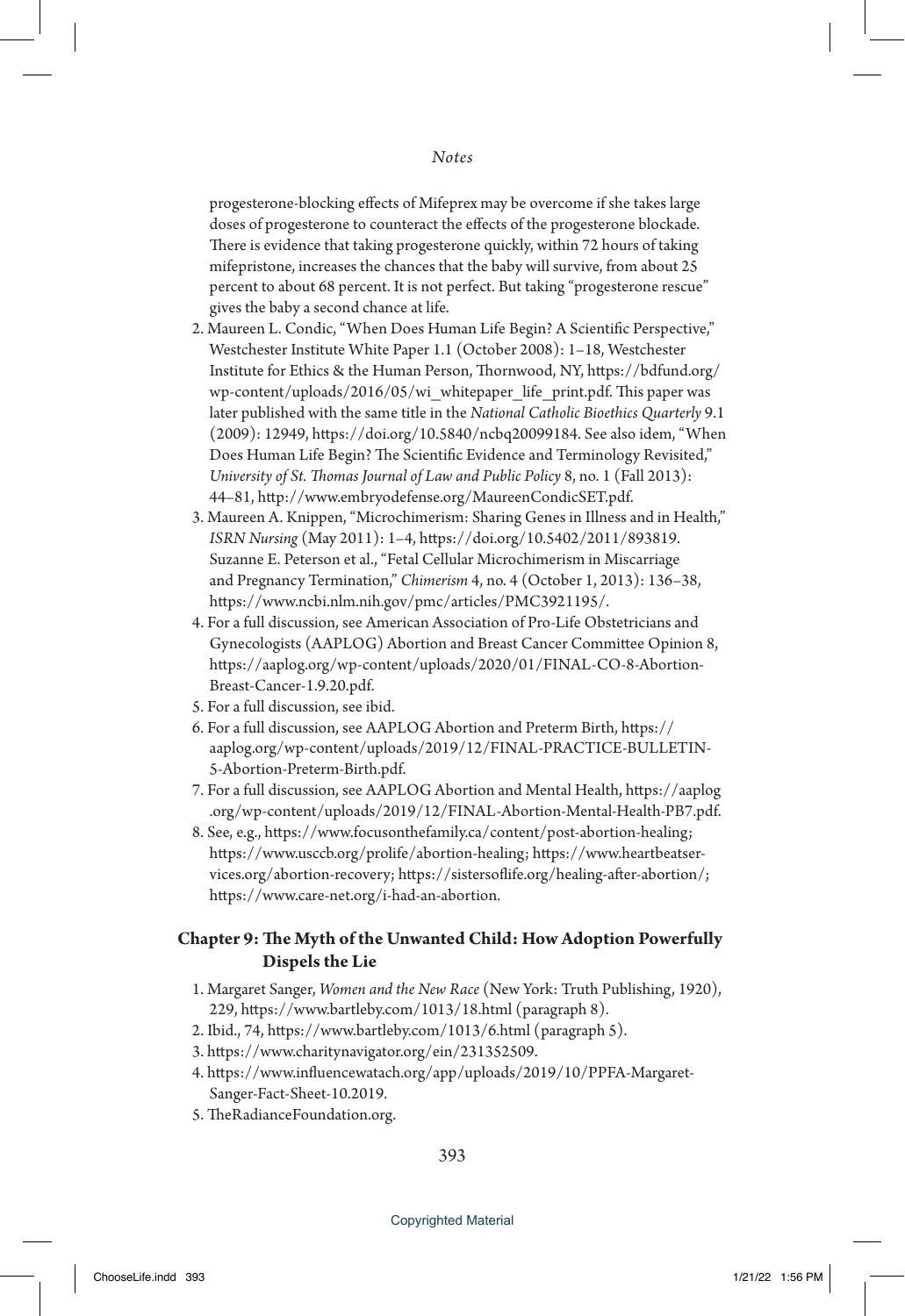- 6. https://www.acf.hhs.gov/sites/default/files/documents/cb/afcarsreport27.pdf.
- 7. Joe Carter, "FactChecker: Could U.S. Churches Solve the Orphan Crisis?," The Gospel Coalition, May 28, 2019, https://www.thegospelcoalition.org/article/ factchecker-u-s-churches-solve-orphan-crisis/.

8. Ibid.

# **Chapter 10: Mom, Thank You for Choosing Life: The Perspective of an Abortion Survivor**

- 1. For the *New York Times* report on Dr. Kermit Gosnell's conviction, see https:// nyti.ms/ZVrwMU. Cf. Court of Common Pleas, First Judicial District of Pennsylvania Criminal Justice Division, Grand Jury Report, https://cdn.cnsnews .com/documents/Gosnell,%20Grand%20Jury%20Report.pdf.
- 2. *June Medical Services v. Russo*, Amicus Curiae Americans United for Life, https://www.supremecourt.gov/DocketPDF/18/18-1460/103796/ 20190624094927367\_18-1460%20Amicus%20Brief%20of%20Americans%20 United%20for%20Life.pdf (pages 25–26).
- 3. Court of Appeal of Louisiana, Fourth Circuit. *Meranda Varnardo v. Gentilly Medical Clinic for Women.*
- 4. C. H. Spurgeon, *The Treasury of David*, vol. 6 (New York: Funk and Wagnalls, 1882), 285.
- 5. https://www.guttmacher.org/news-release/2017/abortion-commonexperience-us-women-despite-dramatic-declines-rates.
- 6. Christine Dehlendorf et al., "Disparities in Abortion Rates: A Public Health Approach," *American Journal of Public Health* 103 (2013): 1772–79, https:// www.ncbi.nlm.nih.gov/pmc/articles/PMC3780732/.
- 7. Ibid. Cf. James Studnicki, John W. Fisher, and James L. Sherley, "Perceiving and Addressing the Pervasive Racial Disparity in Abortion," *Health Services Research and Managerial Epidemiology* 7 (2020), https://doi.org/10.1177/ 2333392820949743.
- 8. Tara C. Jatlaoui et al., "Abortion Surveillance—United States, 2015," Centers for Disease Control and Prevention, Mortality and Morbidity Weekly Report (MMWR), *Surveillance Summaries* 67, no. 13 (2018): 1–45, https://www.cdc .gov/mmwr/volumes/67/ss/ss6713a1.htm.
- 9. Gillian Aston and Susan Bewley, "Abortion and Domestic Violence," *The Obstetrician & Gynecologist* 11 (2009): 163–68, https://www.researchgate.net/ publication/250980683\_Abortion\_and\_domestic\_violence.

# **Chapter 11: Embracing Life's Bump: Experiencing God's Grace in Teenage Pregnancy**

- 1. Amy Ford, *A Bump in Life: True Stories of Hope and Courage during an Unplanned Pregnancy* (Hurst, TX: Embrace Grace, 2018).
- 2. "U.S. Teen Pregnancy, Birth and Abortion Rates Reach the Lowest Levels in Almost Four Decades," Guttmacher Institute, April 5, 2016, https://www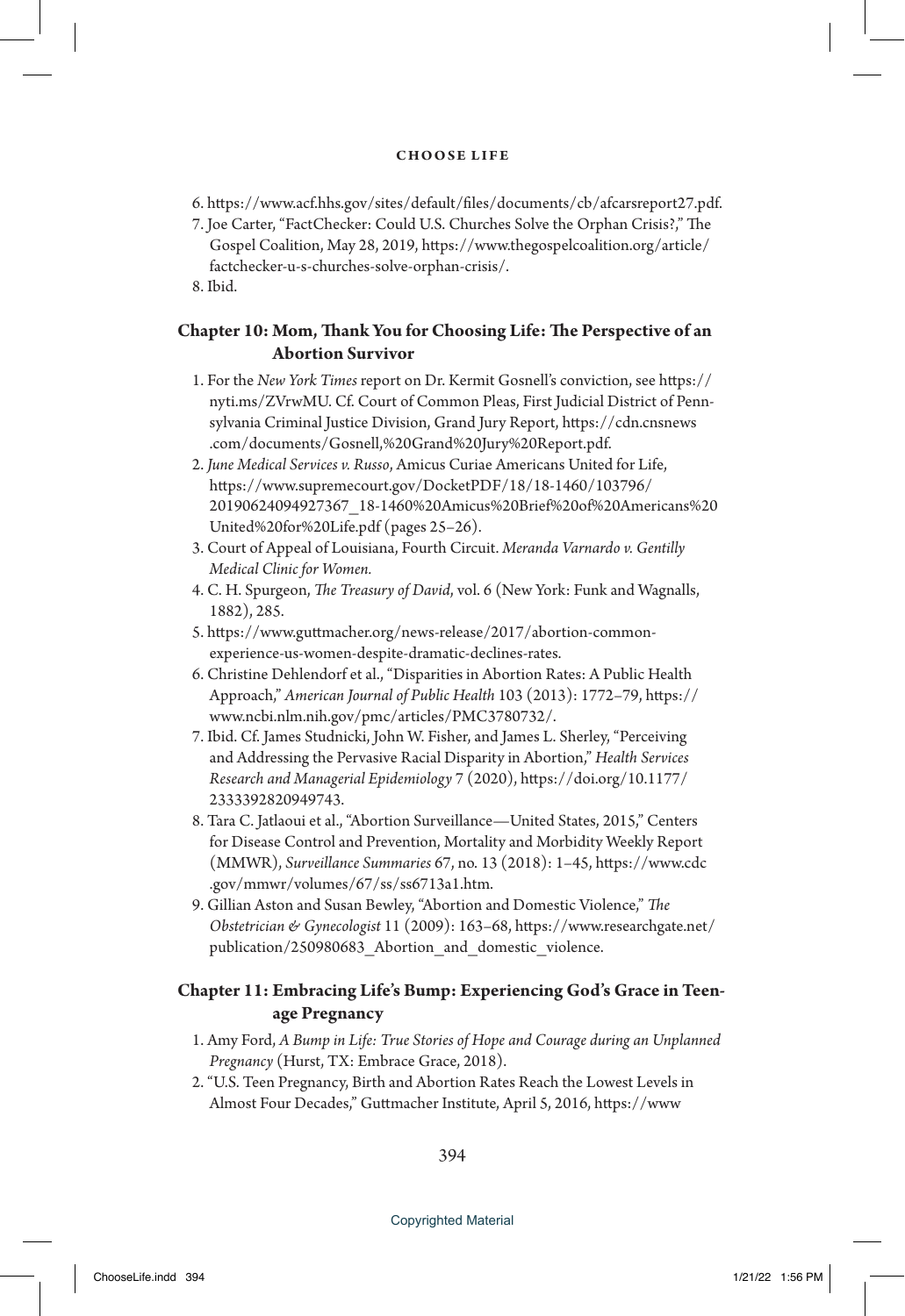.guttmacher.org/news-release/2016/us-teen-pregnancy-birth-and-abortionrates-reach-lowest-levels-almost-four-decades.

- 3. Anne Dellinger, *Public School and Pregnant and Parenting Adolescents: A Legal Guide* (School of Government, University of North Carolina: Chapel Hill, 2004), https://www.sog.unc.edu/sites/www.sog.unc.edu/files/full\_text\_ books/PubSchool\_PregAd\_final.pdf.
- 4. Grace Chen, "Pregnant in Public School: Challenges and Options," Public School Review, February 10, 2020, https://www.publicschoolreview.com/blog/ pregnant-in-public-school-challenges-and-options.
- 5. "Get Help Paying for Child Care," ChildCare.gov, https://childcare.gov/ consumer-education/get-help-paying-for-child-care.
- 6. "Kids on Campus: Colleges Offering Child Care," Accredited Schools Online, December 7, 2020, https://www.accreditedschoolsonline.org/resources/ colleges-offering-child-care/.
- 7. Sarah's story is told in Amy Ford, *A Bump in Life*, 111–17.

# **Chapter 12: Hope Is Found in Hard Places: Pregnant during Financial Hardship**

1. See https://www.youtube.com/watch?v=I6Xf U8KVkzI, or the film's official website, https://www.maafa21.com.

# **Chapter 13: But God Intended It for Good—Finding Purpose in Pregnancy from Rape**

- 1. A few days after the rape, I went to my OB-GYN to be examined, to check for STDs, and so on. The police department in my area had come under scrutiny for not testing rape kits. I knew this because of extensive research I had done in college that I actually presented to the city government. I was far too familiar with the lack of care shown by the police to want to go through the extremely intense process of having a rape kit done after being violated, knowing it wouldn't make much of a difference. I encourage every woman to make her own decision about whether or not to report a rape.
- 2. http://www.HopeAfterRapeConception.org/.
- 3. Amy Sobie and David C. Reardon, "A Survey of Rape and Incest Pregnancies," in *Victims and Victors: Speaking Out About Their Pregnancies, Abortions, and Children Resulting from Sexual Assault*, eds. D. C. Reardon, J. Makimaa, and A. Sobie (Springfield, IL: Acorn, 2000), 18–24, at 19.

# **Chapter 14: Fearfully and Wonderfully Made: Reimagining Pregnancy When the Baby Has Disabilities**

1. Melissa Conrad Stöppler, "Quad Marker Screening Test Uses, Accuracy, Results, and False Positive," MedicineNet, https://www.medicinenet.com/quad\_ marker\_screen\_test/article.htm#what\_should\_you\_do\_if\_you\_have\_normal or abnormal tests results.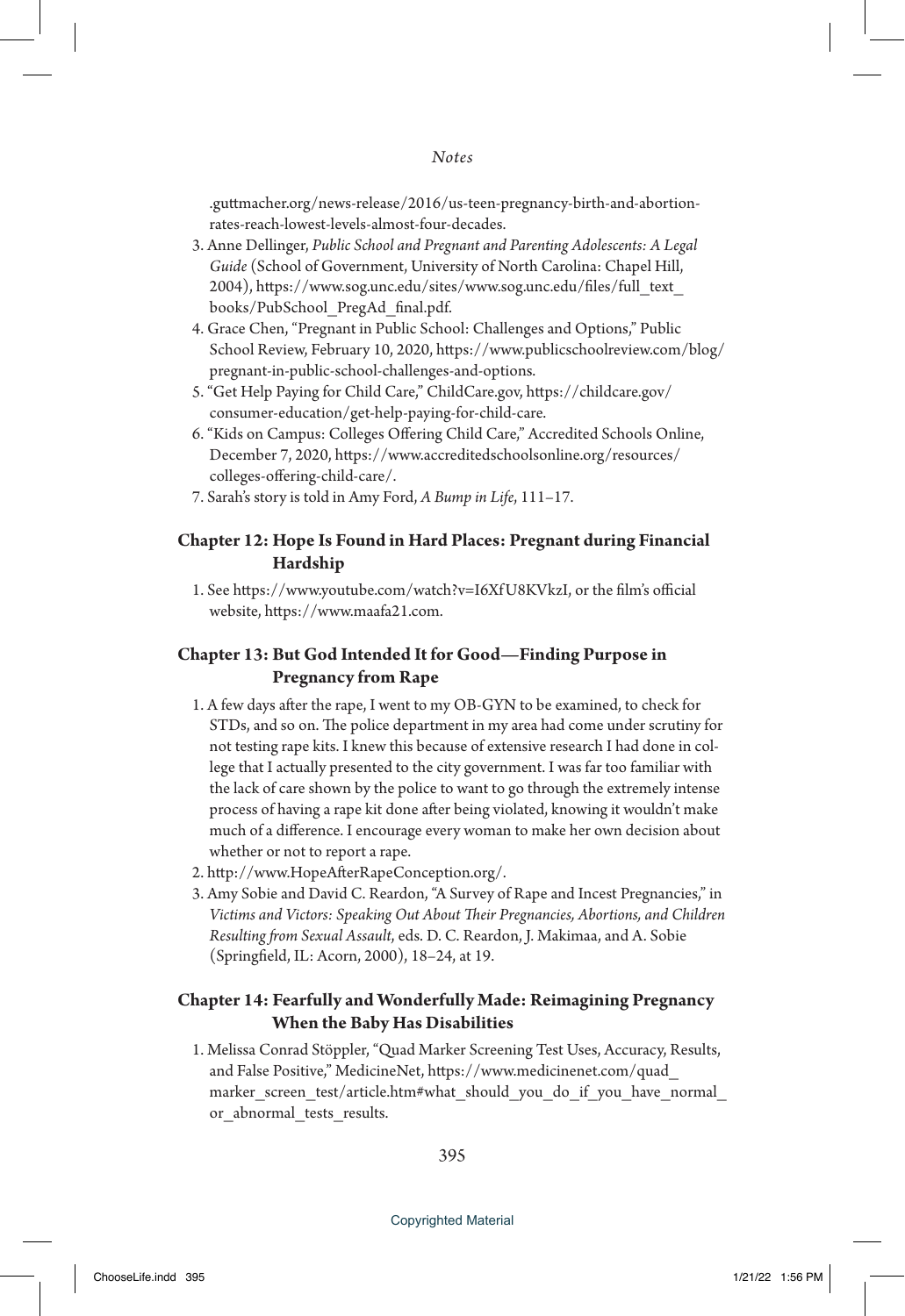- 2. The United States Holocaust Memorial Museum: "The Murder of the Handicapped," Holocaust Encyclopedia, https://encyclopedia.ushmm.org/content/ en/article/the-murder-of-the-handicapped.
- 3. Randy Alcorn, *Pro-Life Answers to Pro-Choice Arguments* (New York: Crown Publishing, 2009), 228. Cf. J. Lloyd and K. Laurence, "Response to Termination of Pregnancy for Genetic Reasons," *Zeitschrift für Kinderchirurgie* 38, suppl. 2 (1983): 98–99; B. Blumberg et al., "The Psychological Sequelae of Abortion Performed for Genetic Indication," *American Journal of Obstetrics and Gynecology* 2 (1975): 215–24.

# **Chapter 15: Are Abortions Ever Medically Necessary? A Life-Affirming Approach to Complex Pregnancies**

- 1. For the RHA, see https://legislation.nysenate.gov/pdf/bills/2019/S240.
- 2. "FAQs about the Reproductive Health Act," The New York Senate (February 12, 2019). https://www.nysenate.gov/newsroom/articles/2019/liz-krueger/faqsabout-reproductive-health-act, emphasis added.
- 3. https://www.prochoiceamerica.org/state-law/new-york/, emphasis added.
- 4. Diana Greene Foster and Katrina Kimport, "Who Seeks Abortions at or After 20 Weeks?" *Perspectives on Sexual and Reproductive Health* 45.4 (2013): 2010–18, https://www.guttmacher.org/journals/psrh/2013/11/ who-seeks-abortions-or-after-20-weeks.
- 5. James Studnicki, "Late-Term Abortion and Medical Necessity: A Failure of Science," *Health Services Research and Managerial Epidemiology* 6 (2019), https:// www.ncbi.nlm.nih.gov/pmc/articles/PMC6457018/.
- 6. "Fact Checking the Fact Checkers: Abortionists Misrepresent the Facts," AAPLOG, https://aaplog.org/fact-checking-the-fact-checkers-abortionistsmisrepresent-the-facts/.
- 7. Donald Weber, "Be Aware of Risk Factors, Signs of Premature Birth," Mayo Clinic Health System, https://www.mayoclinichealthsystem.org/hometownhealth/speaking-of-health/be-aware-of-risk-factors-signs-of-premature-birth.
- 8. https://aaplog.org/wp-content/uploads/2019/12/FINAL-Policy-Statement-Fact-Sheet-Fetal-Pain.pdf.
- 9. Susan L. Hasegawa and Jessica T. Fry, "Moving Toward a Shared Process: The Impact of Parent Experiences on Perinatal Palliative Care," *Seminars in Perinatology* 41 (2017): 95–100, https://doi.org/10.1053/j.semperi.2016.11.002.
- 10. Dan Grossman and Robyn Shickler, "Lila Rose claim that 'abortion is never medically necessary' is inaccurate; it is necessary in certain cases to preserve mother's life," Science Feedback (August 30, 2019), https://sciencefeedback .co/claimreview/lila-rose-claim-that-abortion-is-never-medically-necessaryis-inaccurate-it-is-necessary-in-certain-cases-to-preserve-mothers-life-youngamerica-foundation/.
- 11. "Fact checking the Fact checkers: Abortionists misrepresent the facts," AAPLOG, https://aaplog.org/fact-checking-the-fact-checkers-abortionistsmisrepresent-the-facts/.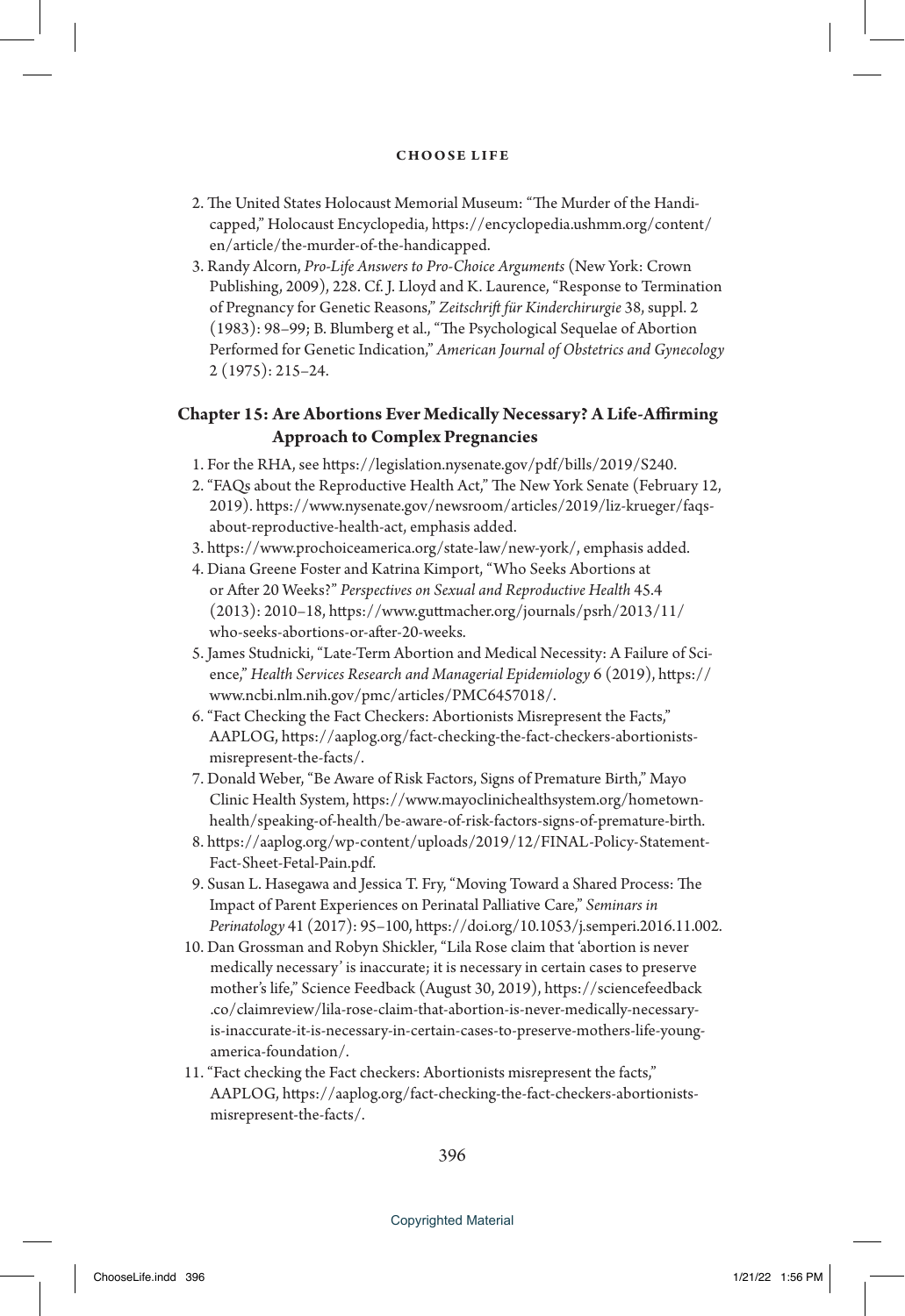- 12. https://www.dublindeclaration.com/.
- 13. "Former Abortionist: Dr. David Brewer," Life Institute, https://thelifeinstitute.net/learning-centre/abortion-facts/providers/former-abortionists/ dr-david-brewer.

# **Chapter 16: The Truth about Post-Abortive Trauma: The Personal Account of a Survivor and Activist**

- 1. As Angela Lanfranchi, Ian Gentles, and Elizabeth Ring-Cassidy lament, "Because of the highly controversial nature of the mental health consequences of abortion, it is extremely difficult to carry out objective, scientific research in this area. Abortion's impact on women's mental health is simply too politically charged an issue. As in other areas, such as climate change or nutrition, once a politically correct position has been established, any publications that challenge that position tend to be ignored, dismissed or undermined" ("Depression, Suicide, Substance Abuse: Contested Research," in *Complications: Abortion's Impact on Women*, 2nd ed. [Toronto: deVeber Institute for Bioethics and Social Research, 2018], 277–89, at 277). These authors also acknowledge that many postabortive women are overlooked in the research: "Post-abortion studies can never accurately measure the experiences of many women. Many of those who struggle with mental health problems following an abortion are not represented in the statistic studies of abortion and yet these women exist. We know about them through their stories, their affidavits and their testimonies" (289).
- 2. See Lanfranchi, Gentles, and Ring-Cassidy, *Complications*, 91–258.
- 3. See the meta-analysis of Priscilla K. Coleman, who showed that "women who had undergone an abortion experienced an 81% increased risk of mental health problems, and nearly 10% of the incidence of mental health problems was shown to be attributable to abortion" ("Abortion and Mental Health: Quantitative Synthesis and Analysis of Research Published 1995–2009," *British Journal of Psychiatry* 199.3 [2011]: 180–86), https://www.cambridge.org/ core/journals/the-british-journal-of-psychiatry/article/abortion-and-mentalhealth-quantitative-synthesis-and-analysis-of-research-published-19952009/ E8D556AAE1C1D2F0F8B060B28BEE6C3D.
- 4. The scientific research shows much the same: "The testimonies of post-abortive women reveal their psychological pain in a variety of ways: a woman may become depressed or anxious; . . . she may also engage in harmful behaviours in an attempt to suppress the pain. Regardless of its expression, the psychological pain associated with elective abortion is inextricably linked with guilt" (Lanfranchi, Gentles, and Ring-Cassidy, "Depression, Suicide, Substance Abuse," 289).
- 5. For additional testimonies, see Angela Lanfranchi, Ian Gentles, and Elizabeth Ring-Cassidy, "Who Are the Experts? What 101 Women Told Us," and "Women's Voices: Narratives of the Abortion Experience," in *Complications*, 309–24 and 325–62 respectively.
- 6. Guy Condon and David Hazard, similarly, list the following as "aftershocks of male postabortion trauma": difficulty with commitment, dodging authority, no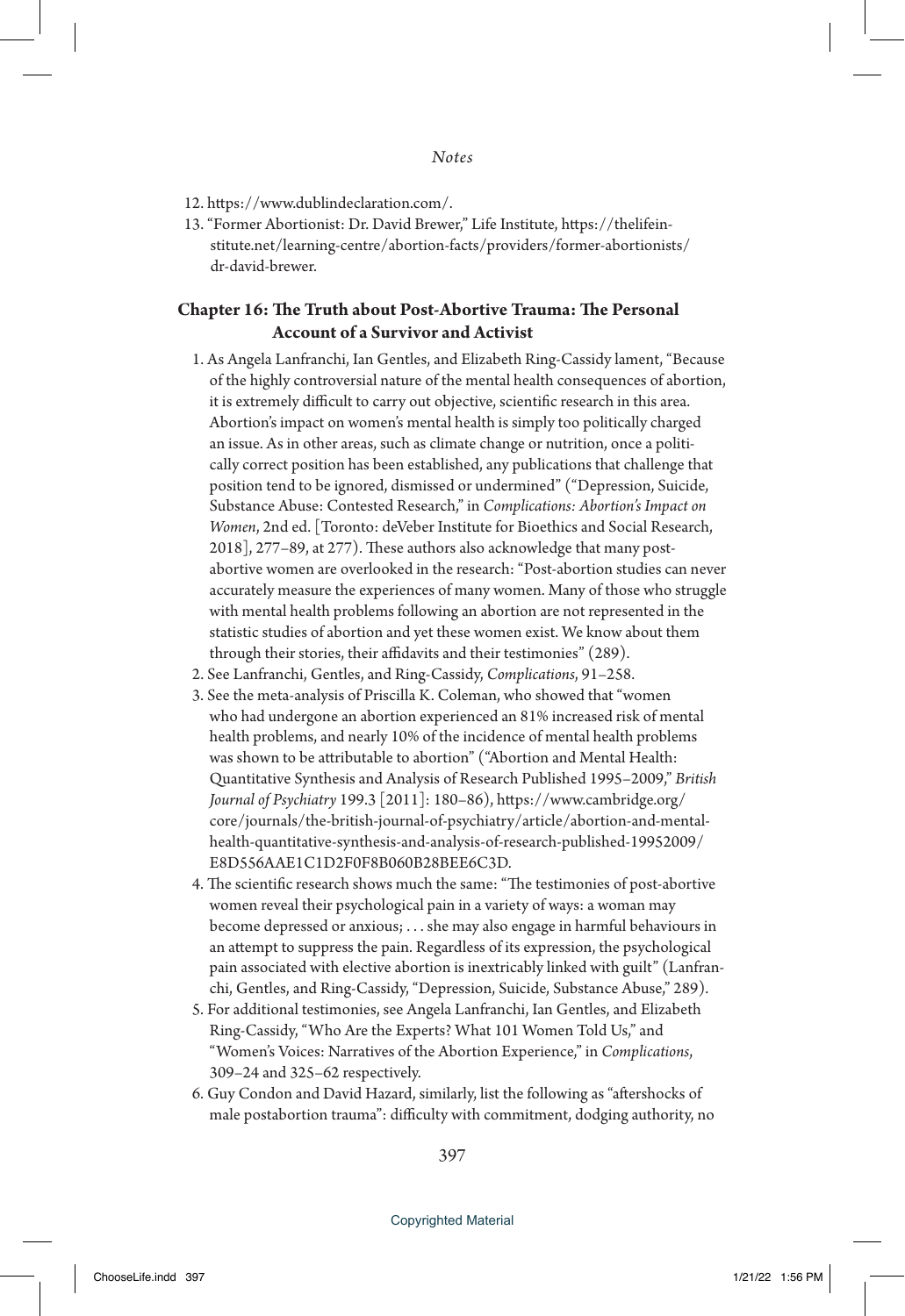solid sense of identity, working to impress moral leaders, keeping women at bay, trouble bonding, fearing impending tragedy, failing to own mistakes, feeling inadequate as a leader (*Fatherhood Aborted: The Profound Effects of Abortion on Men* [Carol Stream, IL: Tyndale House Publishers, 2001], 2–9).

# **Chapter 17: An Expedient Tool: The Harmful Effects of Abortion on Society**

- 1. "Aspiration Abortion: First Trimester Suction D&C," Abortion Procedures: What You Need to Know, https://www.abortionprocedures.com/aspiration/.
- 2. "D&E," Abortion Procedures: What You Need to Know, https://www .abortionprocedures.com/; Patrina Mosley, "Dismemberment Abortion," Family Research Council, June 2018, https://downloads.frc.org/EF/EF18F25.pdf.
- 3. Patrina Mosley, "Why We Need the Born-Alive Abortion Survivors Protection Act," Townhall*,* February 25, 2020, https://townhall.com/columnists/ patrinamosley/2020/02/25/why-we-need-the-bornalive-abortion-survivorsprotection-act-n2561807.
- 4. Calvin Freiburger, "Michigan Gov. Whitmer says abortions must continue because they're 'life-sustaining,'" LifeSite News, April 17, 2020, https://www .lifesitenews.com/news/michigan-gov-whitmer-says-abortions-must-continuebecause-theyre-life-sustaining.
- 5. Elective abortion are abortions that are not carried out for medical purposes such as for the life of the mother, but simply carried out by request of the mother. The overwhelming majority of abortions performed in the United States are elective.
- 6. "Practice Bulletin—Abortion and Mental Health," American Association of Pro-life Obstetricians & Gynecologists, December 30, 2019, https://aaplog.org/ wp-content/uploads/2019/12/FINAL-Abortion-Mental-Health-PB7.pdf.
- 7. "Induced Abortion in the United States," Guttmacher Institute, September 2019, https://www.guttmacher.org/fact-sheet/induced-abortion-united-states; "Study of Women who have had an Abortion and Their Views on Church," LifeWay Research, 2015, https://lifewayresearch.com/wp-content/uploads/2015/11/ Care-Net-Final-Presentation-Report-Revised.pdf.
- 8. David C. Reardon, "The Abortion and Mental Health Controversy: A Comprehensive Literature Review of Common Ground Agreements, Disagreements, Actionable Recommendations, and Research Opportunities," *SAGE Open Medicine* 6 (2018): 1–38, https://www.ncbi.nlm.nih.gov/pmc/articles/PMC6207970/.
- 9. Tara C. Jatlaoui et al., "Abortion Surveillance—United States, 2016," Centers for Disease Control and Prevention, Mortality and Morbidity Weekly Report (MMWR), *Surveillance Summaries* 68.11 (2019): 1–41, https://www.cdc.gov/ mmwr/volumes/68/ss/ss6811a1.htm?s\_cid=ss6811a1\_w.
- 10. "U.S. Abortion Statistics," Abort73.com, January 21, 2020, https://abort73 .com/abortion\_facts/us\_abortion\_statistics/.
- 11. Lawrence B. Finer et al., "Reasons U.S. Women Have Abortions: Quantitative and Qualitative Perspectives," *Perspectives on Sexual and Reproductive Health* 37.3

398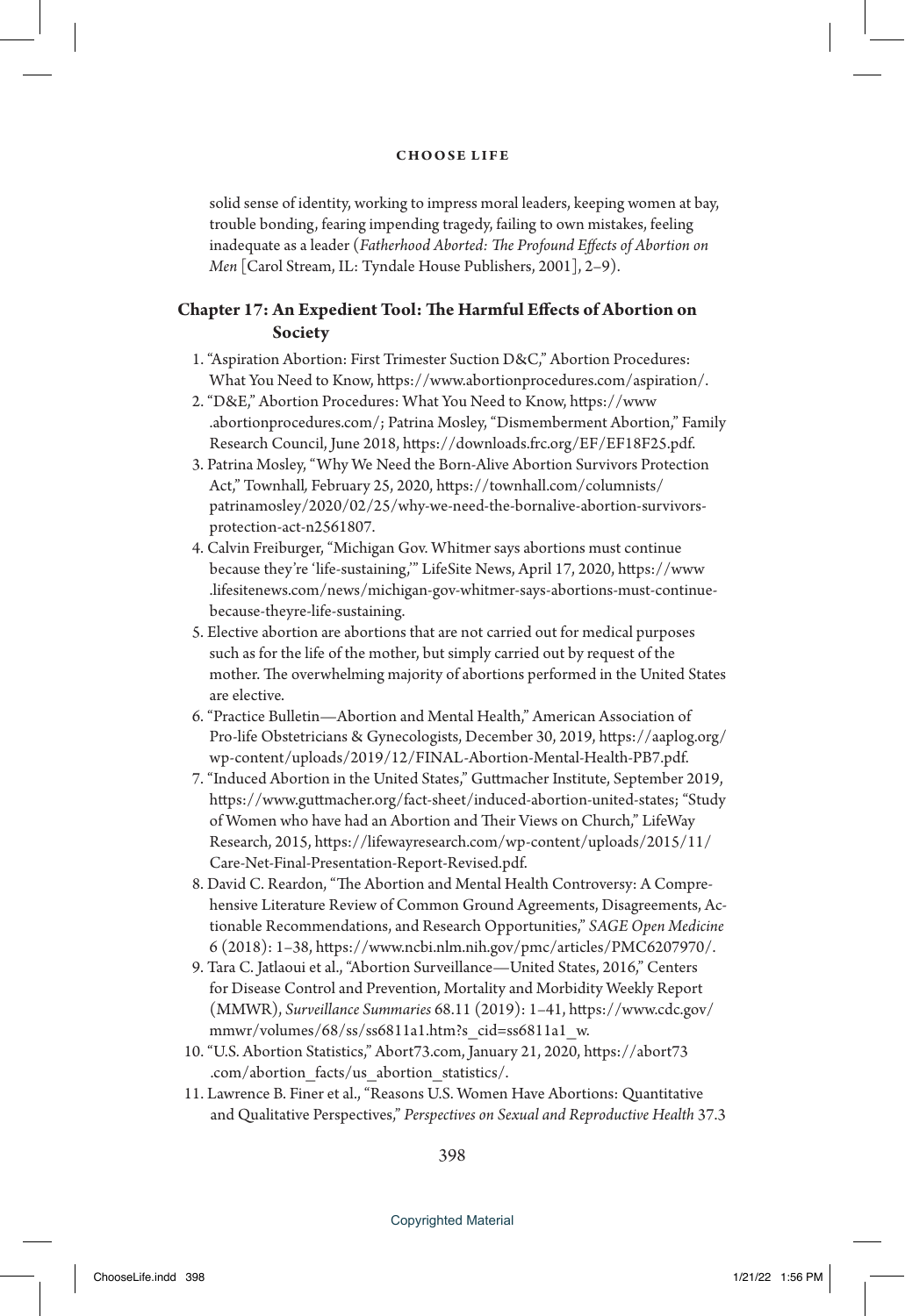(2005): 110–18, https://www.guttmacher.org/sites/default/files/article\_files/ 3711005.pdf.

- 12. "Intimate Partner Violence," American College of Obstetricians and Gynecologists: *Committee Opinion*, No. 518 (2012), https://www.acog.org/clinical/ clinical-guidance/committee-opinion/articles/2012/02/intimate-partnerviolence.
- 13. Laura J. Lederer and Christopher A. Wetzel, "The Health Consequences of Sex Trafficking and Their Implications for Identifying Victims in Healthcare Facilities," *Beazley Institute for Health Law and Policy* 23.1 (2014): 61–91, https://www.globalcenturion.org/wp-content/uploads/2014/08/The-Health-Consequences-of-Sex-Trafficking.pdf.
- 14. Catherine T. Coyle and Vincent M. Rue, "Men's Perceptions Concerning Disclosure of a Partner's Abortion: Implications for Counseling," *The European Journal of Counseling Psychology* 3.2 (2015) (https://ejcop.psychopen.eu/ article/view/54/html); idem, "Men's Experience of Elective Abortion: A Mixed Methods Study of Loss," *Journal of Pastoral Counseling* 45 (2010): 4–31, https:// www.menandabortion.net/wp-content/uploads/2015/07/NOV\_Coyle\_ Rue\_2010.pdf.
- 15. Thomas R. Malthus, *An Essay on the Principle of Population* (London: J. Johnson, 1798), http://www.esp.org/books/malthus/population/malthus.pdf.
- 16. Charles Darwin, *On the Origin of Species by Means of Natural Selection, or the Preservation of Favoured Races in the Struggle for Life* (London: J. Murray, 1859), https://www.loc.gov/resource/rbctos.2017gen17473?r=-0.742,-0.085,2.485,1. 579,0.
- 17. Francis Galton, "Chapter XXI. Race Improvement," in *Memories of My Life* (London: Methuen & Co, 1908), http://galton.org/books/memories/ chapter-XXI.html.
- 18. Denis R. Alexander and Ronald L. Numbers, eds. *Biology and Ideology from Descartes to Dawkins* (Chicago: University of Chicago Press: 2010), 169.
- 19. Margaret Sanger, *Pivot of Civilization* (New York: Brentano's, 1922), 181, http:// www.gutenberg.org/files/1689/1689-h/1689-h.htm#link2H\_4\_0017.
- 20. Margaret Sanger, Personal Letter to Clarence Gamble, December 10, 1939, *Sophia Smith Collection*: Women's History Archives, Smith College, https://libex .smith.edu/omeka/files/original/d6358bc3053c93183295bf2df1c0c931.pdf.
- 21. "Abortion Surveillance—United States, 2016," Centers for Disease Control and Prevention*, Mortality and Morbidity Weekly Report (MMWR)*.
- 22. Sonya Rastogi et al., "The Black Population: 2010," United States Census Bureau, September 2011, http://www.census.gov/prod/cen2010/briefs/ c2010br-06.pdf.
- 23. "Frederick Osborn, Galton and Mid-Century Eugenics, 1956 Eugenics Review published lecture and **'**Voluntary Unconscious Selection,'" Eugenics and Other Evils, accessed June 25, 2020, http://eugenics.us/frederick-osborn-galton-andmid-century-eugenics-1956-eugenics-review-published-lecture-and-voluntaryunconscious-selection/247.htm.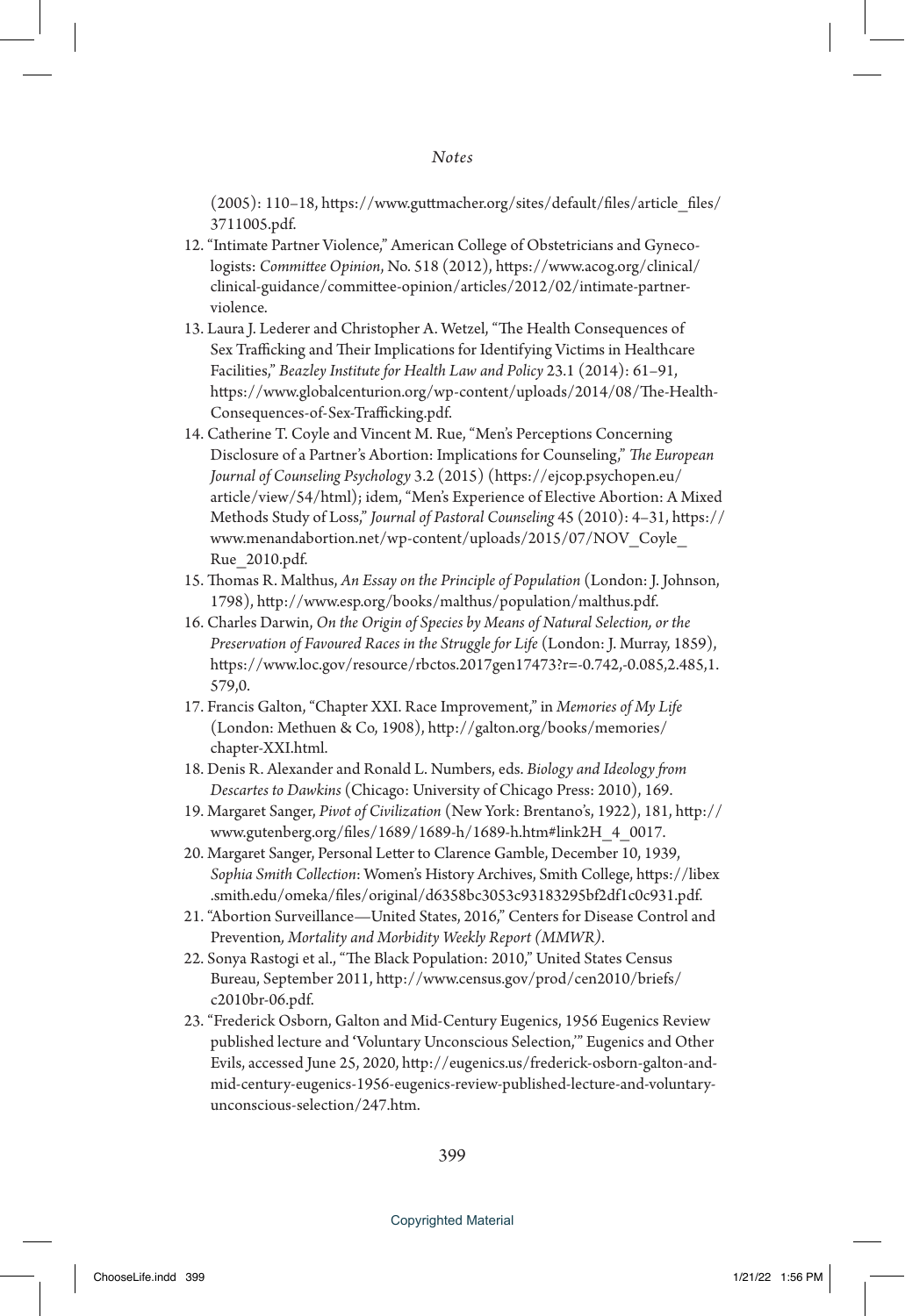- 24. Sanger, *Pivot of Civilization*, 183.
- 25. Patrina Mosley, "Why the Hysteria Over *Roe*? Because It Would Strike a Blow to Eugenics," Family Research Council, July 6, 2018, https://www.frcblog.com/ 2018/07/why-hysteria-over-emroeem-because-it-would-strike-blow-eugenics/; https://supreme.justia.com/cases/federal/us/410/113/#T62.
- 26. *Roe v. Wade*, 410 U.S. 113 (1973), https://www.law.cornell.edu/supremecourt/ text/410/113.
- 27. *Buck v. Bell*, 274 U.S. 200 (1927), https://supreme.justia.com/cases/federal/ us/274/200/.
- 28. Emily Bazelon, "The Place of Women on the Court," *The New York Times Magazine*, July 7, 2009, https://www.nytimes.com/2009/07/12/magazine/ 12ginsburg-t.html.
- 29. "Pro-Abortion Letter from Lawyer Ron Weddington to President-Elect Bill Clinton," Scribd, https://www.scribd.com/document/252535824/Proabortion-letter-from-Lawyer-Ron-Weddington-to-President-elect-Bill-Clinton; https://www.afterabortion.org/PAR/V14/RU486letter.htm.
- 30. Katy Grimes, "Gov. Newsom Signs Bill Mandating Free Abortions at All Colleges and Universities," California Globe, October 12, 2019, https:// californiaglobe.com/section-2/gov-newsom-signs-bill-mandating-freeabortions-at-all-colleges-and-universities/.
- 31."Order List: 587 U.S.," U.S. Supreme Court, May 28, 2019, https://www .supremecourt.gov/orders/courtorders/052819zor\_2dq3.pdf.
- 32. Julian Quinones and Arijeta Lajka, "'What kind of society do you want to live in?': Inside the country where Down syndrome is disappearing," CBS News, August 14, 2017, https://www.cbsnews.com/news/down-syndrome-iceland/.
- 33. "The Effects of China's One-Child Policy," *Encyclopedia Britannica*, https:// www.britannica.com/story/the-effects-of-chinas-one-child-policy; Quanbao Jiang, "Gender imbalance and the marriage squeeze in China," The Asia Dialogue, November 18, 2019, https://theasiadialogue.com/2019/11/18/ gender-imbalance-and-the-marriage-squeeze-in-china/.
- 34. Arthur Erken, *State of World Population 2020*, United Nations Population Fund, https://www.unfpa.org/sites/default/files/pub-pdf/UNFPA\_PUB\_2020\_ EN State of World Population.pdf.
- 35. Amanda Stirone Mansfield, "Overview of Legislation and Litigation Involving Protections Against Down Syndrome Discrimination Abortion," Charlotte Lozier Institute, March 21, 2019, https://lozierinstitute.org/overview-legislation-litigation-involving-protections-against-down-syndrome-discriminationabortion/.
- 36. Patrina Mosley, "Justice Thomas: The Roots of Abortion Are Eugenics," Family Research Council, May 28, 2019, https://www.frcblog.com/2019/05/ justice-thomas-roots-abortion-are-eugenics/.
- 37. U.S. Agency for International Development, "Acting Administrator John Barsa Letter to UN Secretary General Guterres," press release, May 18, 2020, https://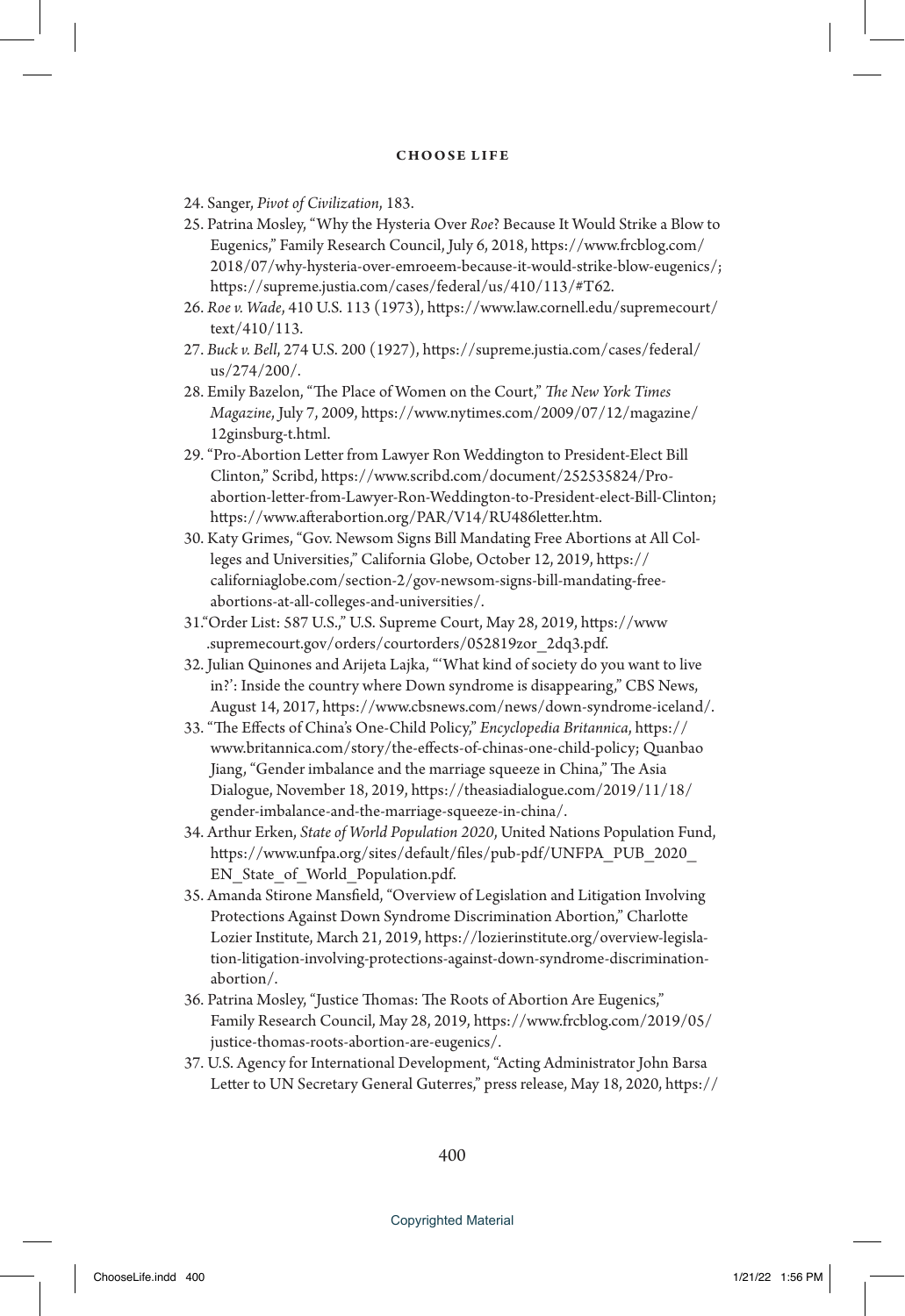www.usaid.gov/news-information/press-releases/may-18-2020-actingadministrator-john-barsa-un-secretary-general-antonio-guterres.

- 38. Patrina Mosley, "USAID Tells UN That Abortion Is Not 'Humanitarian Aid'," Family Research Council, May 20, 2020, https://www.frcblog.com/2020/05/ usaid-tells-un-abortion-not-humanitarian-aid/; Tony Perkins, "Family Research Council Praises Trump Administration for Expanding Pro-Life Mexico City Policy," press release, March 26, 2019, https://www.frc.org/get.cfm?i= PR19C03.
- 39. "We Believe," Bill and Melinda Gates Foundation, https://www.gates foundation.org/.
- 40. Mairead McArdle, "Sanders Knocked for Comments Linking Abortion to Population Control," *National Review*, September 5, 2019, https://www .nationalreview.com/news/sanders-knocked-for-comments-linking-abortion-topopulation-control/; Chelsea Follett, "Politicians' Support for Population Control Is Dangerous," CATO Institute, September 13, 2019, https://www.cato.org/ publications/commentary/politicians-support-population-control-dangerous.
- 41. Al Gore, *Earth in the Balance* (Boston: Houghton Mifflin, 1992), 307.
- 42. "China Allows Three Children in Major Policy Shift," May 31, 2021, https:// www.bbc.com/news/world-asia-china-57303592.
- 43. Patrina Mosley, "Why the Hysteria Over *Roe*; "Frederick Osborn: 'birth control and abortion are turning out to be great eugenic advances,'" Eugenics and Other Evils, http://eugenics.us/frederick-osborn-birth-control-and-abortion-areturning-out-to-be-great-eugenic-advances/256.htm.

## **Chapter 18: The Voices and Values of the New Pro-Life Generation**

- 1. "10 Years of the MILLENNIAL Impact Report, Case Foundation, July 26, 2019, casefoundation.org/resource/10-years-of-the-millennial-impact/report. July 2019, casefoundation.org/program/millennial-engagement/.
- 2. "Social Justice," Merriam-Webster, www.merriam-webster.com/dictionary/ social justice.
- 3. Leslie J. Reagan, *When Abortion Was a Crime: Women, Medicine, and Law in the United States, 1867–1973* (Berkley: University of California Press, 2008).
- 4. "Annual Report 2011-2012," Planned Parenthood, https://www.planned parenthood.org/files/4913/9620/1413/PPFA\_AR\_2012\_121812\_vF.pdf.
- 5. "2014–2015 Annual Report," Planned Parenthood, https://www.planned parenthood.org/uploads/filer\_public/71/63/71633f42-af81-43e2-90c3- 2e5fff989c91/2014-2015\_ppfa\_annual\_report\_.pdf.
- 6. "2017–2018 Annual Report," Planned Parenthood https://www.planned parenthood.org/uploads/filer\_public/80/d7/80d7d7c7-977c-4036-9c61b3801741b441/190118-annualreport18-p01.pdf.
- 7. "Annual Report 2018–2019," Planned Parenthood, https://www.planned parenthood.org/uploads/filer\_public/2e/da/2eda3f50-82aa-4ddb-accec2854c4ea80b/2018-2019\_annual\_report.pdf.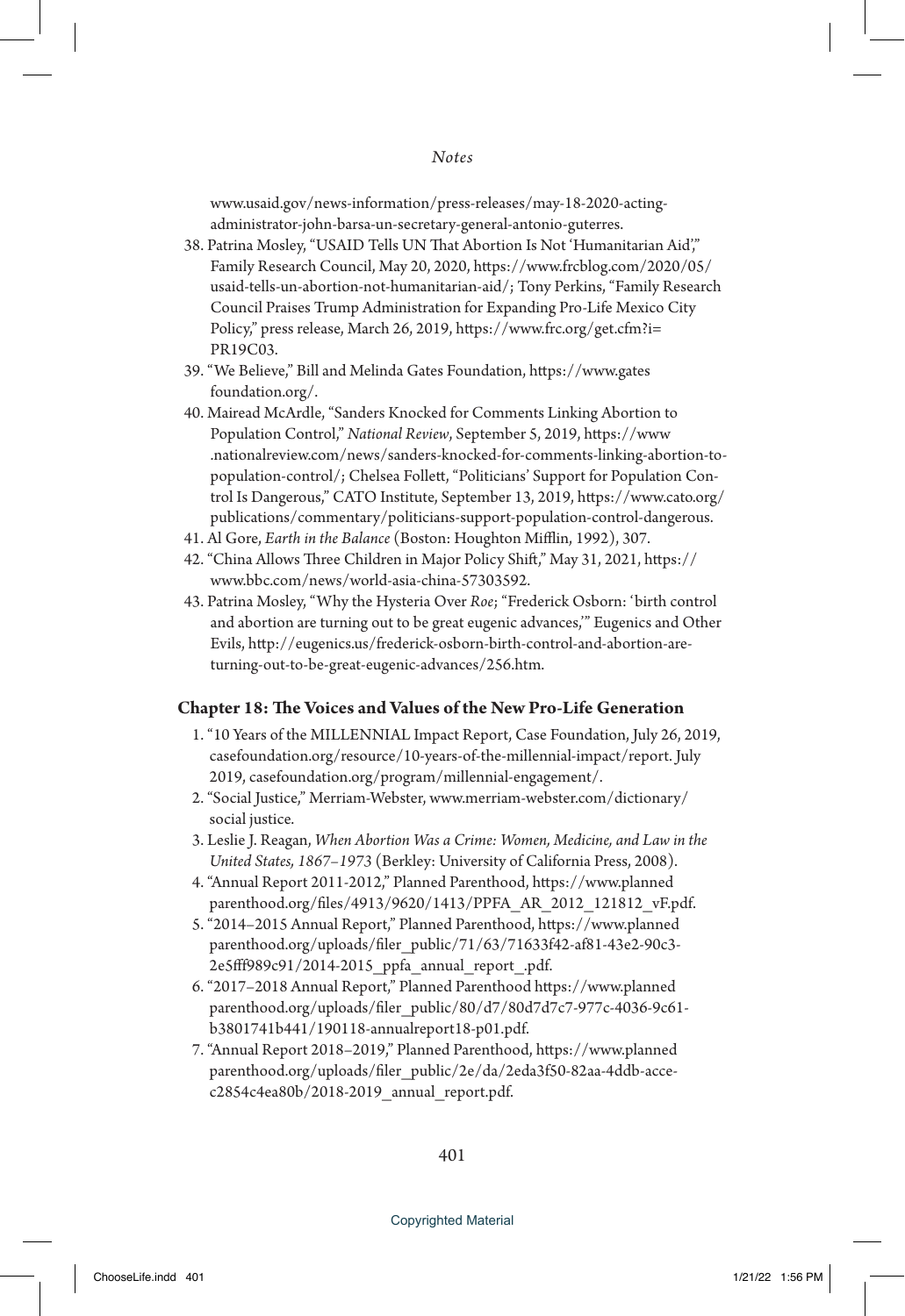- 8. Melanie Israel, "Planned Parenthood Sets New Record for Abortions in a Single Year" The Heritage Foundation, Jan. 9, 2020, www.heritage.org/life/ commentary/planned-parenthood-sets-new-record-abortions-single-year.
- 9. "Medication Abortion," Guttmacher Institute, Nov. 21, 2019, www.guttmacher .org/evidence-you-can-use/medication-abortion.
- 10. Watch the new docuseries *This Is Chemical Abortion*, www.thisischemical abortion.com/video/series/. Charlotte has contributed to and created pro-life projects including in conjunction with Students for Life of America and Heartbeat International. She recently created the above-mentioned project addressing the dangers of the abortion pill.
- 11. Shout Your Abortion, www.shoutyourabortion.com/.
- 12. "Abortion Healing," USCCB, www.usccb.org/prolife/abortion-healing.
- 13. Emma Green, "When Your Pregnancy Is Political," *The Atlantic*, July 8, 2019, www.theatlantic.com/politics/archive/2019/07/lila-rose-anti-abortion/ 593404/.
- 14. Maria Dinzeo, "Jury Finds Abortion Foes Harmed Planned Parenthood, Awards Over \$2 Million," Courthouse News Service, Nov. 16, 2019, www.courthouse news.com/jury-finds-abortion-foes-harmed-planned-parenthood-awards-870k/.
- 15. Jennifer Gerson Uffalussy, "State Probes Find Zero Planned Parenthood Violations as Antiabortion Group Is Sued Over Undercover Videos," July 13, 2015, Yahoo!, https://www.yahoo.com/lifestyle/state-probes-find-zero-plannedparenthood-125533982837.html.
- 16. "David Daleiden Indicted on Felony Charge by Texas Grand Jury," Planned Parenthood, www.plannedparenthood.org/about-us/newsroom/ press-releases/david-daleiden-indicted-on-felony-charge-by-texas-grandjury?gclid=Cj0KCQjwtsv7BRCmARIsANu-CQeEvvU4HUafBOLzftS8lUohQ-Kaz2f XWtwNDiVy2ivF9owJjX7UHpsIaAmd8EALw\_wcB.
- 17. Staff, SFLA Action, "Students for Life Action Calls on Pro-Life Legislators Nationwide to Implement The Pro-Life Generation's Blueprint for a Post-Roe America," SFLA Action, August 24, 2020, studentsforlifeaction.org/studentsfor-life-action-calls-on-pro-life-legislators-nationwide-to-implement-the-prolife-generations-blueprint-for-a-post-roe-america/.

*Charlotte has connections with Live Action and will be attending Live Action's gala this year at the expense of the organization as a guest.*

## **Chapter 19: The Hands and Feet of Jesus: How Pregnancy Centers Care for Women and Men**

- 1. Client advocates are trained pregnancy center personnel who are equipped to come alongside clients and provide assistance in exploring their pregnancy options, screening for adverse situations, and providing referrals to needed community resources.
- 2. According to the WHO's International Forum for Social Development, social justice is a relatively new concept that addresses six primary inequalities among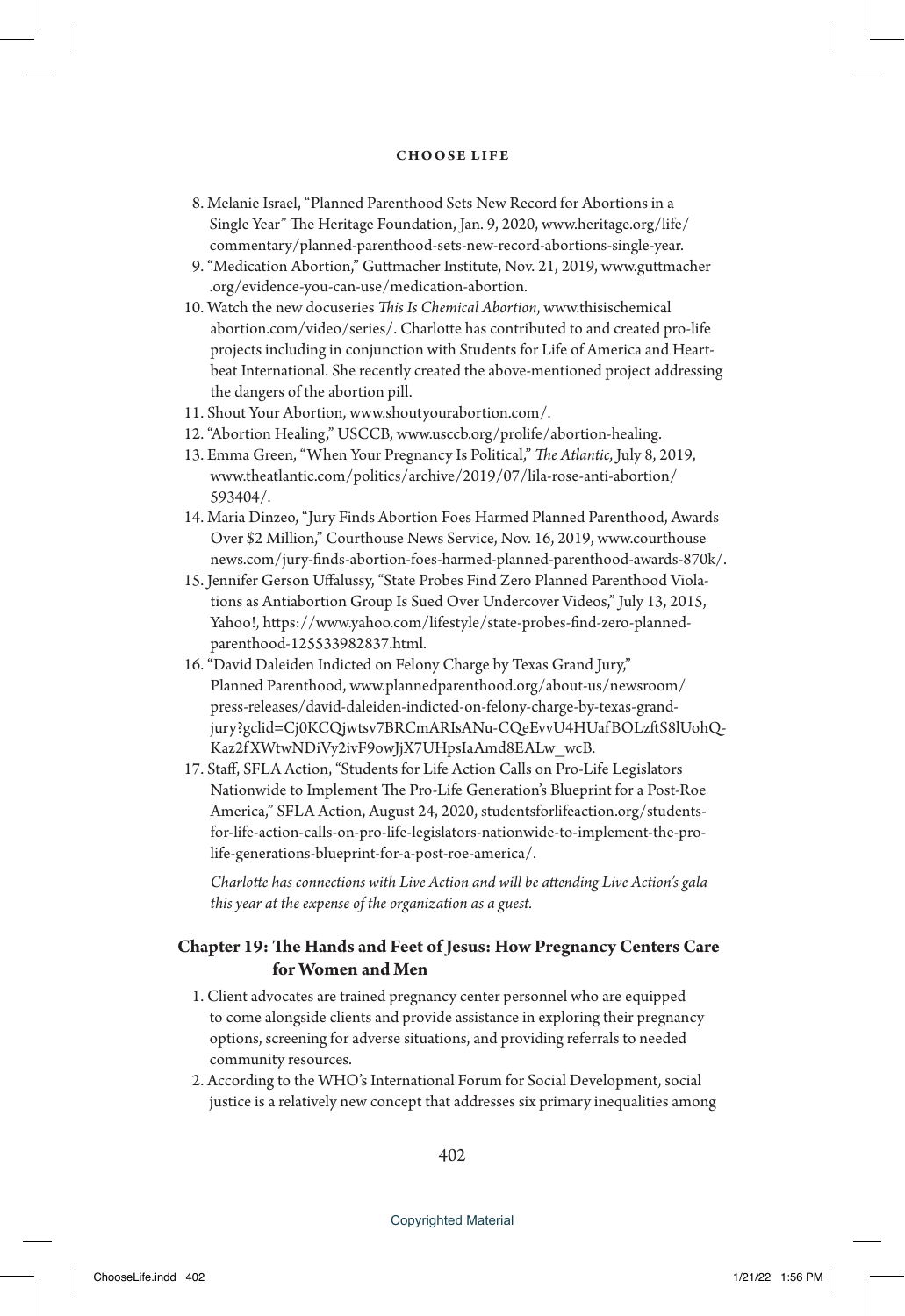people groups: (1) Inequalities in the distribution of income; (2) Inequalities in the distribution of assets; (3) Inequalities in the distribution of opportunities for work and remunerated employment; (4) Inequalities in the distribution of access to knowledge; (5) Inequalities in the distribution of health services, social security and the provision of a safe environment; (6) Inequalities in the distribution of opportunities for civic and political participation.

- 3. Timothy Keller, *Generous Justice: How God's Grace Makes Us Just* (New York: Riverhead Books, 2010), 18.
- 4. "Induced Abortion in the United States: September 2019 Fact Sheet," Guttmacher Institute, https://www.guttmacher.org/fact-sheet/induced-abortionunited-states.
- 5. *Pregnancy Centers Stand the Test of Time*, A Legacy of Life and Love Report Series (Arlington, VA: Charlotte Lozier Institute, 2020), 16, https://lozierinstitute.org/ wp-content/uploads/2020/10/Pregnancy-Center-Report-2020\_FINAL.pdf.
- 6. "Sexually Transmitted Diseases: Adolescents and Young Adults," Centers for Disease Control and Prevention, https://www.cdc.gov/std/life-stages-populations/ adolescents-youngadults.htm.
- 7. *Pregnancy Centers Stand the Test of Time*, 17–18; "Adolescents and Young Adults," Centers for Disease Control and Prevent, https://www.cdc.gov/std/life-stagespopulations/adolescents-youngadults.htm.
- 8. In 2019, 5 percent of centers provided some level of prenatal care, while 2 percent offered pap tests and well woman visits (*Pregnancy Centers Stand the Test of Time*, 18).
- 9. Ibid., 16.
- 10. Ibid.
- 11. J. S. Shah et al. "Improving Rates of Early Entry Prenatal Care in an Underserved Population," *Maternal and Child Health Journal* 22.12 (2018): 1738–42 (doi:10.1007/s10995-018-2569-z).
- 12. *Pregnancy Centers Stand the Test of Time*, 16.
- 13. P. K. Coleman et al., "Predictors and Correlates of Abortion in the Fragile Families and Well-Being Study: Paternal Behavior, Substance Use, and Partner Violence," *International Journal of Mental Health and Addiction*, 7.3 (2009): 405–22, https://link.springer.com/article/10.1007%2Fs11469-008-9188-7.
- 14. M. Öberg, "Prevalence of Intimate Partner Violence among Women Seeking Termination of Pregnancy Compared to Women Seeking Contraceptive Counseling," *Acta Obsetetricia et Gynecologica Scandinavica*, 93.1 (2014): 45–51, doi:10.1111/aogs.12279; C. C. Pallitto et al., "Intimate Partner Violence, Abortion, and Unintended Pregnancy: Results from the WHO Multi-Country Study on Women's Health and Domestic Violence," *International Journal of Gynecology and Obstetrics* 120.1 (2013): 3–9, https://doi.org/10.1016/j.ijgo.2012.07.003; K. S. Chibber et al., "The Role of Intimate Partners in Women's Reasons for Seeking Abortion," *Women's Health Issues* 24.1 (2014): 131–38, doi:10.1016/j. whi.2013.10.007.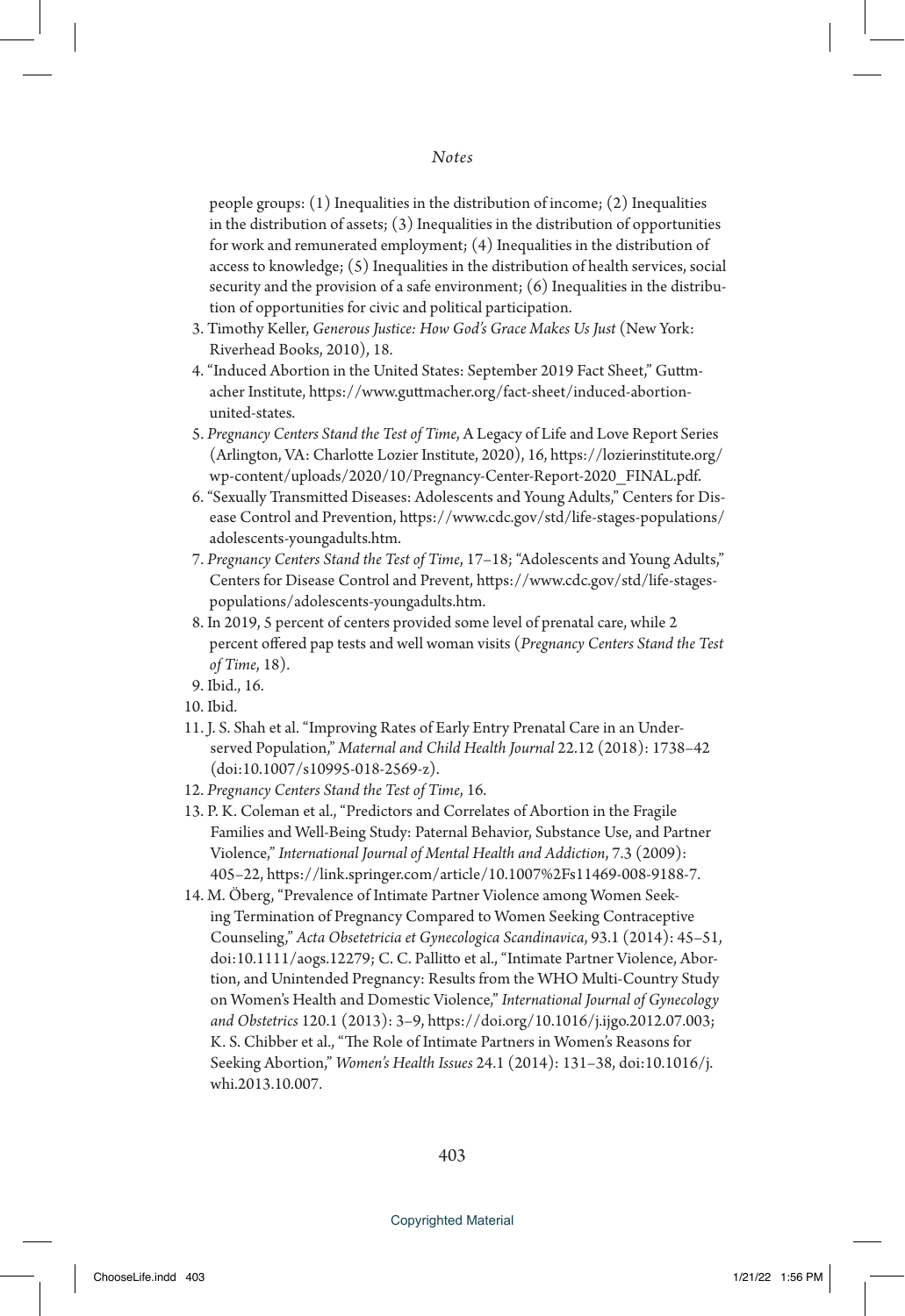- 15. Becky Yeh, "Planned Parenthood Lied to the Media about Retraining Thousands of Staff How to Report Child Sex Trafficking," Live Action, January 17, 2017, https://www.liveaction.org/news/planned-parenthood-lied-media-retrainingthousands-staff-report-child-sex-trafficking/.
- 16. See *Planned Parenthood v. Danforth*, 428 U.S. 52 (1976*)*.
- 17. D. M. Fergusson, L. J. Horwood, and J. M. Boden, "Abortion and Mental Health Disorders: Evidence from a 30-Year Longitudinal Study," *British Journal of Psychiatry* 193 (2008): 444–51, http://bjp.rcpsych.org/content/193/6/444.full; P. S. Shah and J. Zao, "Induced Termination of Pregnancy and Low Birthweight and Preterm Birth: A Systematic Review and Meta-Analyses," British Journal of Obstetrics & Gynaecology 116.11 (2009): 1425–42, doi: 10.1111/j.1471- 0528.2009.02278.x; D. C. Reardon, P. K. Coleman, and J. Cougle, "Substance Use Associated with Prior History of Abortion and Unintended Birth: A National Cross Sectional Cohort Study," *American Journal of Drug and Alcohol Abuse* 26 (2004): 369–83; Y. Huang et al., "A Meta-Analysis of the Association between Induced Abortion and Breast Cancer Risk among Chinese Females," *Cancer Causes & Control* 25.2 (2014): 227–36, http://link.springer.com/ article/10.1007/s10552-013-0325-7.
- 18. In 2019, centers provided nearly one million free consultations with an estimated value of \$28 million (*Pregnancy Centers Stand the Test of Time*, 16).
- 19. Affiliation organizations such as Care Net, NIFLA, and Heartbeat International.
- 20. See, e.g., Silent No More Awareness, http://silentnomoreawareness.org/ testimonies/testimony.aspx?ID=3128.
- 21. Linda Cochrane, *Forgiven and Set Free* (Grand Rapids: Baker, 2015).
- 22. Care Net's vision statement reads: **"**Care Net envisions a culture where women and men faced with pregnancy decisions are transformed by the Gospel of Jesus Christ and empowered to choose life for their unborn children and abundant life for their families." Its mission statement is: **"**Acknowledging that every human life begins at conception and is worthy of protection, Care Net offers compassion, hope, and help to anyone considering abortion by presenting them with realistic alternatives and Christ-centered support through our life-affirming network of pregnancy centers, churches, organizations, and individuals."
- 23. S. L. Brown, "Marriage and Child Well-being: Research and Policy Perspectives," *Journal of Marriage and Family* 75.5 (Oct. 1, 2010): 1059–77, http://www.ncbi .nlm.nih.gov/pmc/articles/PMC3091824/#!po=40.6250; Gregory Acs and Sandi Nelson, "What Do 'I Do's Do? Potential Benefits of Marriage for Cohabiting Couples with Children," *New Federalism: National Survey of America's Families*, B-59 (2004): 1–7, http://www.urban.org/publications/311001.html.
- 24. L. B. Finer et al., "Reasons U.S. Women Have Abortions: Quantitative and Qualitative Perspectives," *Perspectives on Sexual Reproductive Health* 37.3 (September 2005): 110–08, doi:10.1363/psrh.37.110.05.
- 25. C. Coyle et al., "Inadequate Preabortion Counseling and Decision Conflict as Predictors of Subsequent Relationship Difficulties and Psychological Stress in Men and Women," *Traumatology* 16.1 (2010): 16–30, doi:10.1177/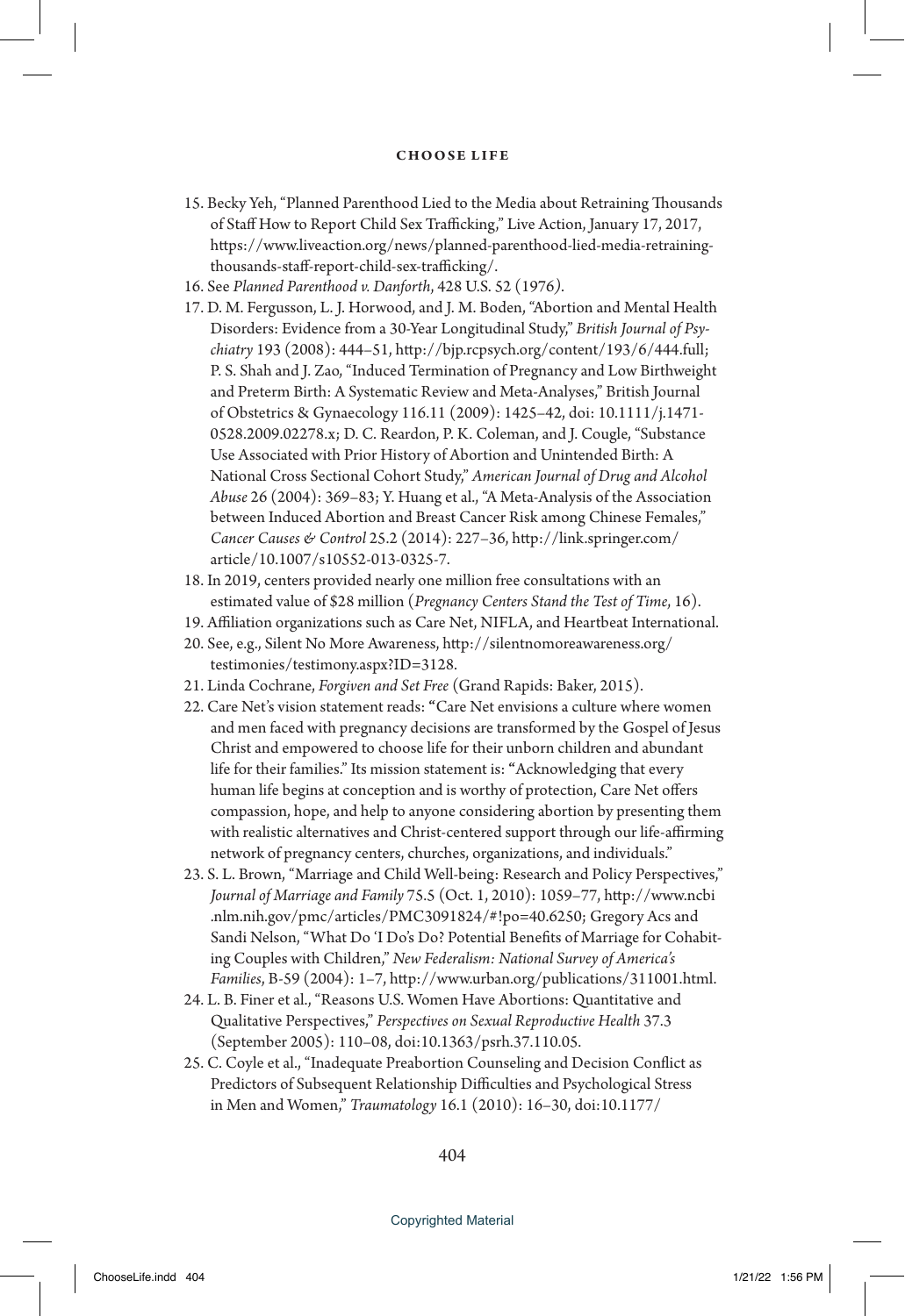15344765609347550; C. Coyle, "Men and Abortion: A Review of Empirical Reports," *Internet Journal of Mental Health*, 3.2 (2007), https://www.research gate.net/publication/26453706 Men and Abortion A Review of Empirical Reports Concerning the Impact of Abortion on Men.

- 26. Guy Condon and David Hazard, *Fatherhood Aborted: The Profound Effects of Abortion on Men* (Carol Stream, IL: Tyndale House, 2001), introduction, xxv–xxvii.
- 27. *Pregnancy Centers Stand the Test of Time*, 16.
- 28. Ibid.
- 29. Ibid.
- 30. Ibid.

## **Chapter 20: The Pro-Life Movement: A Last Line of Protection for Black Women and Their Babies**

- 1. Membership advertisement for the American Birth Control League, *Birth Control Review* 16.12 (December 1932), 319.
- 2. The language of "straighten it out" is that of Margaret Sanger. See "Letter from Margaret Sanger to Dr. C. J. Gamble," Genius, https://genius.com/ Margaret-sanger-letter-from-margaret-sanger-to-dr-cj-gamble-annotated.
- 3. "Planned Parenthood Action Fund: The Full List of our 2020 Endorsements," Planned Parenthood, https://www.plannedparenthoodaction. org/2020-endorsements/full-list.
- 4. Julian Lewis, "Can the Negro Afford Birth Control? [1945]," in *Call and Response: Key Debates in African American Studies*, eds. Henry Louis Gates Jr., and Jennifer Burton (New York: W. W. Norton, 2011), 504–06, at 504–05.
- 5. Meili Powell, "Erma Clardy Craven (1918–1994)," Black Past, https://www .blackpast.org/african-american-history/clardy-craven-erma-1918-1994/.
- 6. Shaila Dewan, "Anti-Abortion Ads Split Atlanta," *The New York Times*, https:// www.nytimes.com/2010/02/06/us/06abortion.html.
- 7. "Our History," Trust Black Women, https://trustblackwomen.org/our-roots.
- 8. Meghan Sorensen, "Loretta Ross, founder of the modern-day Reproductive Justice movement, speaks at Amherst college," *Daily Collegian*, https://daily collegian.com/2019/10/loretta-ross-founder-of-the-modern-day-reproductivejustice-movement-speaks-at-amherst-college/.
- 9. Jill Stanek, "Inside Congressional Caucus Briefing on How to Block Pro-life Gains in Black Community," Jill Stanek, https://www.jillstanek.com/2012/05/ inside-congressional-caucus-briefing-on-how-to-block-pro-life-gains-in-blackcommunity/.
- 10. William McGurn, "White Supremacy and Abortion," *Wall Street Journal*, https://www.wsj.com/articles/white-supremacy-and-abortion-11567460392.
- 11. Stoyan Zaimov, "'Abortion Is Sacred, a Blessing, Life-Saving'? Controversial Billboard Campaign Launches in Ohio," The Christian Post, https://www .christianpost.com/news/abortion-is-sacred-a-blessing-life-saving-controversialbillboard-campaign-launches-in-ohio-212701/.

405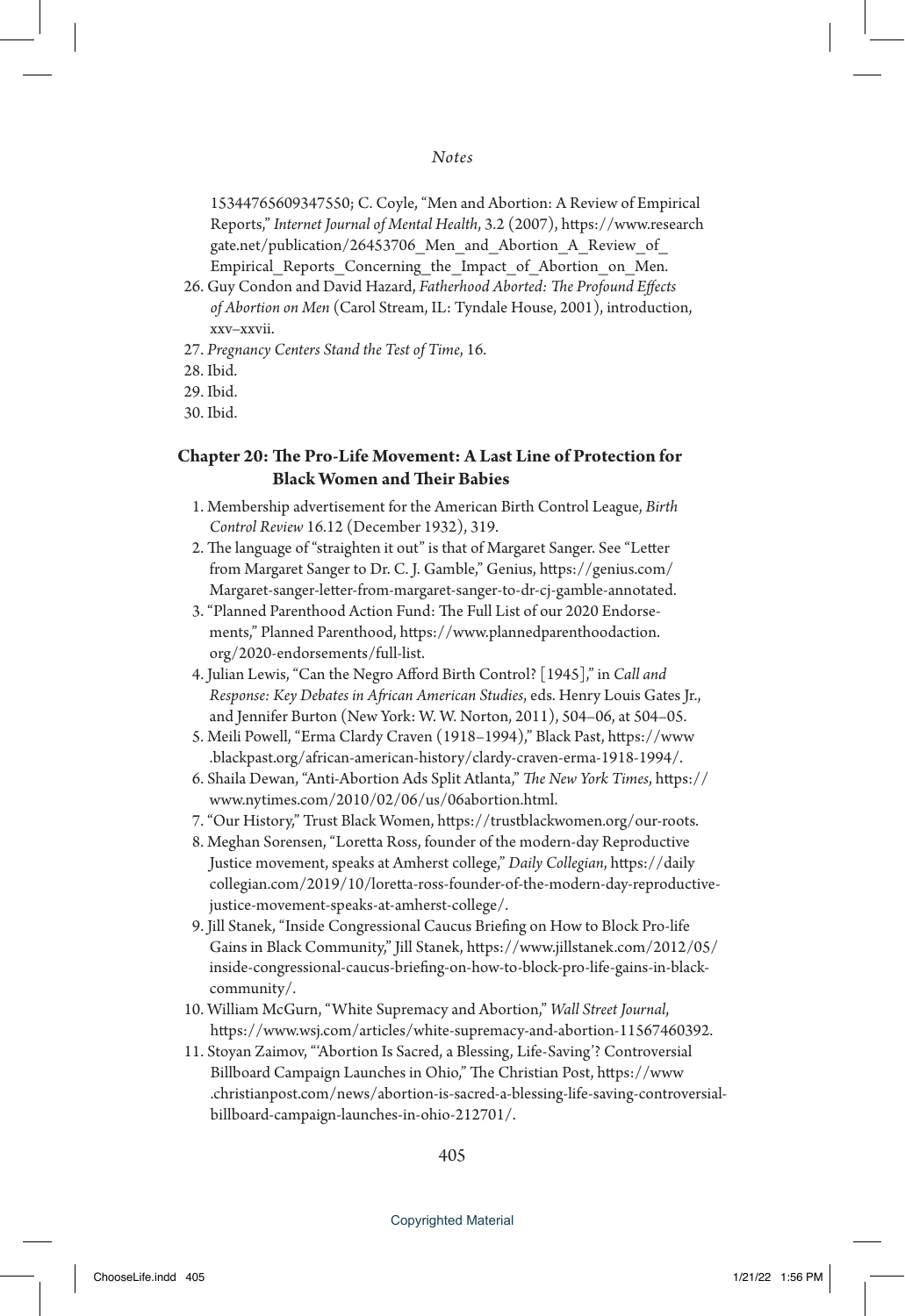- 12. Ryan Bomberger, "Billboard Companies Promote Abortion But Censor Pro-life Messaging in Black Community," Townhall, https://townhall.com/columnists/ ryanbomberger/2020/02/13/billboard-companies-promote-abortion-butcensor-prolife-messaging-in-black-community-n2561275 (emphasis in original).
- 13. "Fact Sheet," Planned Parenthood, https://www.plannedparenthood.org/ files/8013/9611/6937/Opposition\_Claims\_About\_Margaret\_Sanger.pdf.
- 14. Ibid.
- 15. Ibid.
- 16. Imani Gandy, "How False Narratives of Margaret Sanger Are Being Used to Shame Black Women," August 20, 2015, Rewire News Group, https:// rewirenewsgroup.com/article/2015/08/20/false-narratives-margaretsanger-used-shame-black-women/.
- 17. Sarah Zagorski, "Black Feminist Tasha Fierce Brags: I Just Had an Abortion and Don't Regret It," LifeNews, https://www.lifenews.com/2015/01/13/ black-feminist-tasha-fierce-brags-i-just-had-an-abortion-and-dont-regret-it/.
- 18. "Why pro-life is bad," Reddit, https://www.reddit.com/r/prochoice/ comments/iup375/why\_prolife\_is\_bad/\_.
- 19. Justice Blackmun wrote: "The [state of Texas] argue[s] that the fetus is a 'person' within the language and meaning of the Fourteenth Amendment. In support of this, they outline at length and in detail the well-known facts of fetal development. If this suggestion of personhood is established, [ Jane Roe's] case, of course, collapses, for the fetus' right to life would then be guaranteed specifically by the Amendment" (https://caselaw.findlaw.com/us-supreme-court/410/113 .html). See chapter 6 in this volume by Joshua Craddock.
- 20. "Why pro-life is bad," Reddit, https://www.reddit.com/r/prochoice/ comments/iup375/why\_prolife\_is\_bad/.
- 21. Lauren Enriquez, "After Ralph Northam, the 'Bodily Autonomy' Argument for Abortion Is Shot," February 11, 2019, The Federalist, https://thefederalist.com/ 2019/02/11/ralph-northam-bodily-autonomy-argument-abortion-shot/.
- 22. "Black Lives Matter," Planned Parenthood Advocacy Fund of Massachusetts, Inc., https://www.plannedparenthoodaction.org/planned-parenthoodadvocacy-fund-massachusetts-inc/black-lives-matter.
- 23. Save PPGNY, https://saveppgny.wordpress.com.
- 24. Samantha Schmidt, "Planned Parenthood to Remove Margaret Sanger's Name from N.Y. Clinic over Views on Eugenics," July 21, 2020, *The Washington Post*, https://www.washingtonpost.com/history/2020/07/21/margaret-sangerplanned-parenthood-eugenics/.
- 25. Darrah@PlannedParenthood, "Our Commitment to Black Communities," July 2, 2020, Planned Parenthood of the Pacific Southwest Blog, https://www .plannedparenthood.org/planned-parenthood-pacific-southwest/blog/ our-commitment-to-black-communities (emphasis added).
- 26. "Rae Pickett, "A note from Paulette McElwain, our President and CEO," June 5, 2020, Virginia League for Planned Parenthood, https://www